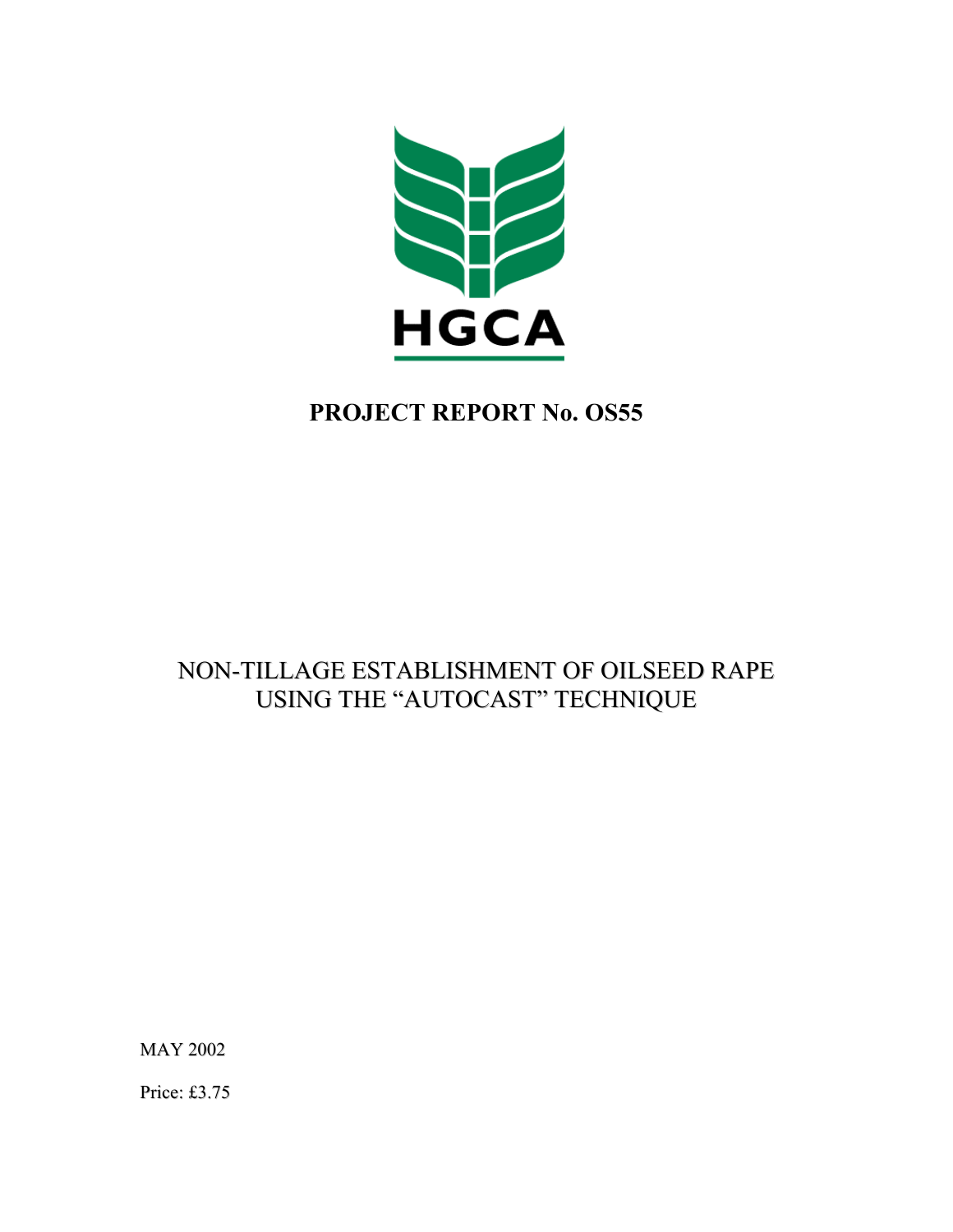# **PROJECT REPORT No. OS55**

# **NON-TILLAGE ESTABLISHMENT OF OILSEED RAPE USING THE "AUTOCAST" TECHNIQUE**

by

# B FREER

# Morley Research Centre, Morley St Botolph, Wymondham, Norfolk NR18 9DB

This is the final report of a thirty-four month project which started in August 1998. The work was funded by a grant of £29,528 from HGCA (project no. 2094).

The Home-Grown Cereals Authority (HGCA) has provided funding for this project but has not conducted the research or written this report. While the authors have worked on the best information available to them, neither HGCA nor the authors shall in any event be liable for any loss, damage or injury howsoever suffered directly or indirectly in relation to the report or the research on which it is based.

Reference herein to trade names and proprietary products without stating that they are protected does not imply that they may be regarded as unprotected and thus free for general use. No endorsement of named products is intended nor is any criticism implied of other alternative, but unnamed products.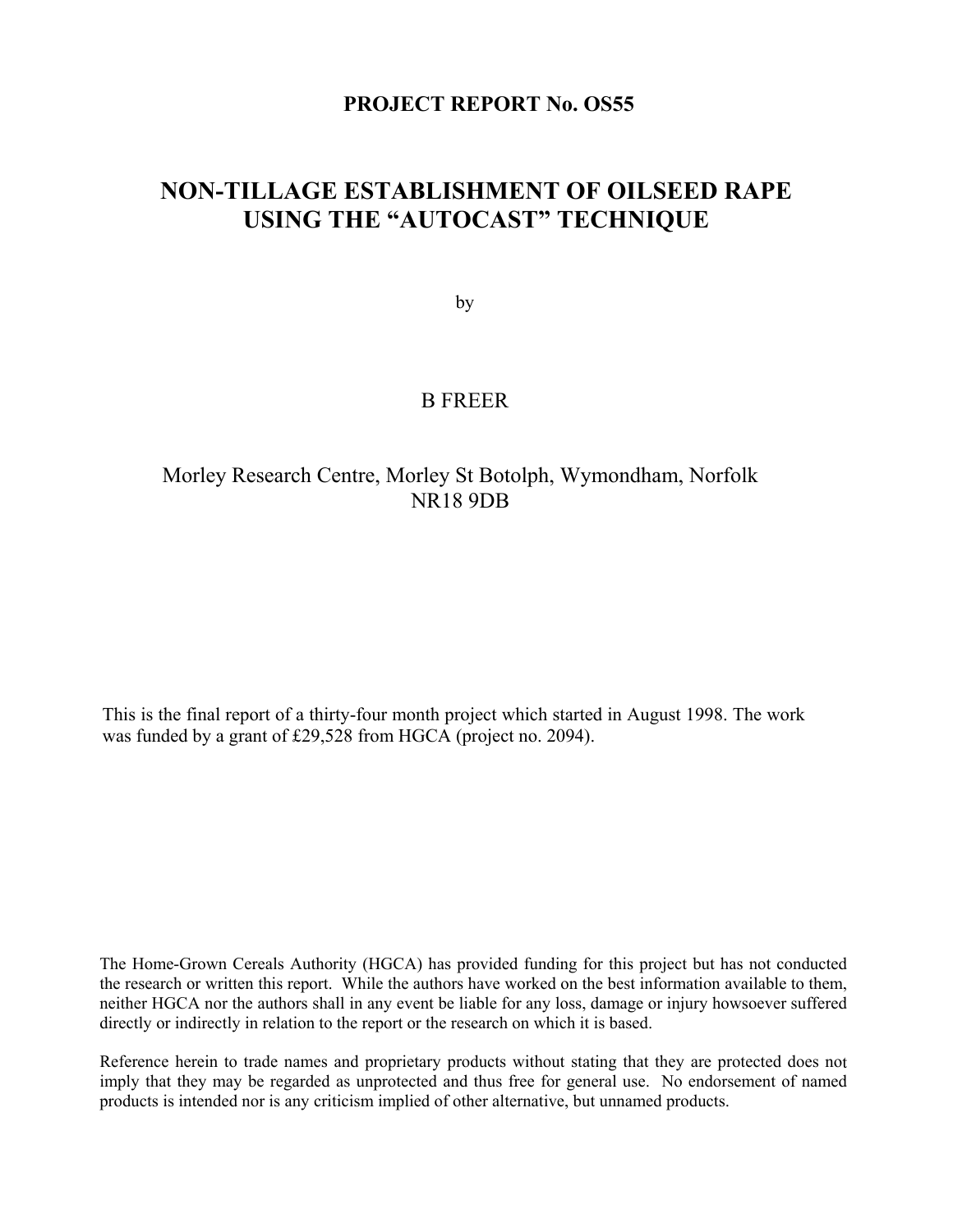# **CONTENTS**

| Abstract                      |                |
|-------------------------------|----------------|
| Summary                       | 2              |
| Introduction                  | 3              |
| Methods                       | $\overline{4}$ |
| <b>Results and Discussion</b> | 5              |
| Guidelines                    | 14             |
| Further work                  | 15             |
| Acknowledgements              | 15             |
| Appendices                    | 16             |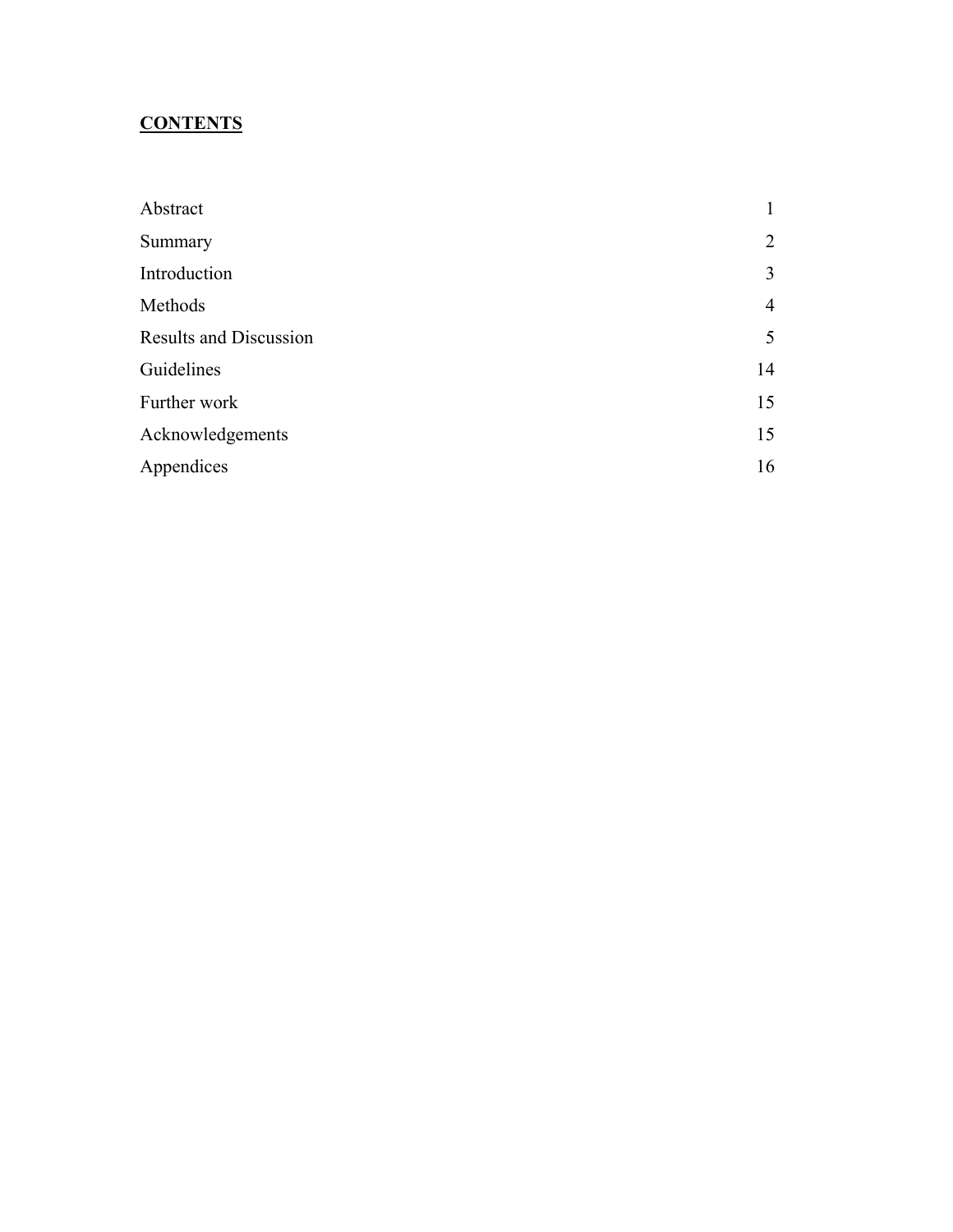# **ABSTRACT**

This study examined a novel method of sowing oilseed rape that involves spreading the seed into the stubble of the preceding crop as it is harvested. Demonstrations were set up to show growers how the system worked and user comments were recorded by means of a survey.

The quest for a more reliable method of establishing oilseed rape that would enable growers to predict plant populations continues. Non-tillage methods provide another approach to establishment. The Autocast method of establishing the crop was largely successful in the three consecutive wet autumns of the project.

Slug damage was the greatest problem and it is likely that the pest is more of a problem with this method than with more conventional methods. This is because they can feed undetected on the soil surface but underneath the straw mulch. In a survey, slugs were identified as the cause of most crop failures or severe crop damage. Damage was worse on headlands. Slugs also hit crops that had been conventionally established on the same or neighbouring farms but there were no direct comparisons.

Soil conditions were critical to success; if there was no surface tilth as a result of compaction poor establishment was likely. The self-structuring clay soils (eg Hanslope series) are therefore most appropriate candidates for using this technique. In wet seasons, however even on these soils care has to be taken to ensure that there is no surface compaction. Using a non-tillage technique on soil types prone to capping is risky.

An advantage from not disturbing the soil surface was the absence of an autumn flush of weeds. In many cases a broad-leaved herbicide was not required representing a considerable saving in growing costs.

Autocasting produced a considerable saving in the cost of establishment and a major saving in time at a busy period of the farming year. However several growers commented on the additional management time after sowing, some of which was associated with learning a new system.

Guidelines for the use of this approach to oilseed rape establishment are presented.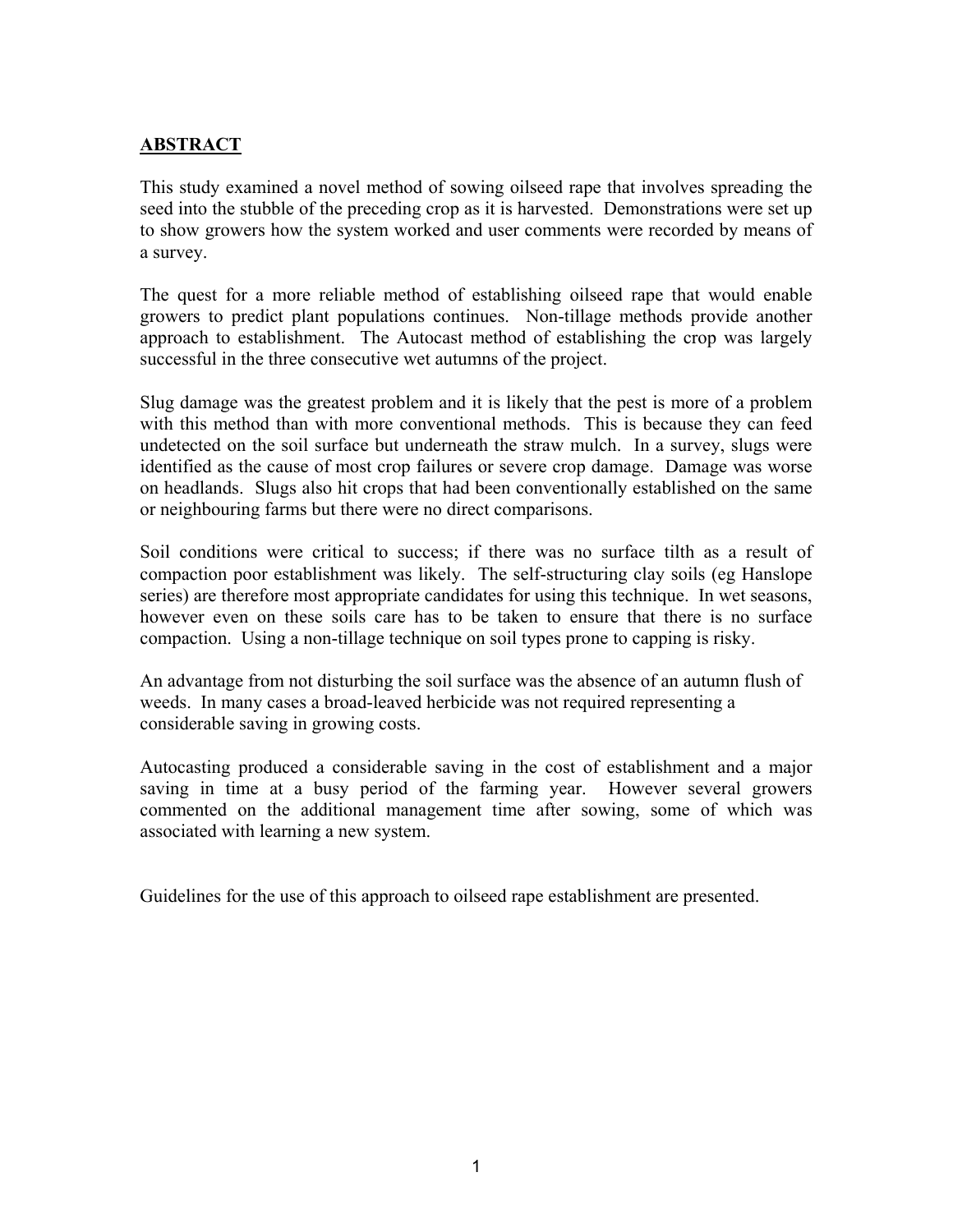# **SUMMARY**

This study examined a novel method of sowing oilseed rape that involves spreading the seed into the stubble of the preceding crop as it is harvested. It examined the practicality of the system by means of demonstration plots and by recording the experience of farmers who had tried the system. The main objective was to provide independent guidelines for its use.

Oilseed rape growers are frequently disappointed because establishment is poor. This, coupled with reduced margins, means that many consider giving up growing the crop. HGCA and other organisations have carried out much research on establishment in an attempt to make it more reliable. High seed rates are seen as the only reliable method of ensuring a good crop but often can result in over-thick crops that are more prone to lodging and disease. If a more reliable method of establishment could be found growers would have more confidence in reducing seed rates, which has a beneficial effect on the crop canopy and yield.

The main thrust of the project was to monitor the success of the introduction of the system on farm, identifying problems and producing guidelines for the systems' successful adoption. This was done by postal surveys and visits to "Autocast" growers. Field scale demonstrations of the system were sown in autumn 1998, 1999, 2000 and 2001 and open days were held in each autumn and following spring/summer.

In general over the three years the Autocast established oilseed rape yielded as well as the alternative methods at a considerable saving in cost.

Most growers agreed that slugs were the main threat. Many used sulfonylurea herbicides or products containing diflufenican in the previous wheat crops and reported no effects on establishment of the oilseed rape. Some commented on the lack of broad leaved weeds in their Autocast crops, which meant that no broad-leaved weed herbicide was required (a significant saving in growing costs). The requirement for some surface tilth was demonstrated at Otley in 2001. Several growers commented that although the straw choppers on the combine spread the straw fairly effectively (although this was affected by cross winds) the effectiveness of the chaff spreaders was poor. Most applied about 40 kg/ha N to the crop within a month of sowing to encourage establishment.

The Guidelines for using the system were revised in the light of the grower surveys and the demonstration trials at Otley during 1999 – 2001. They are presented as a check list.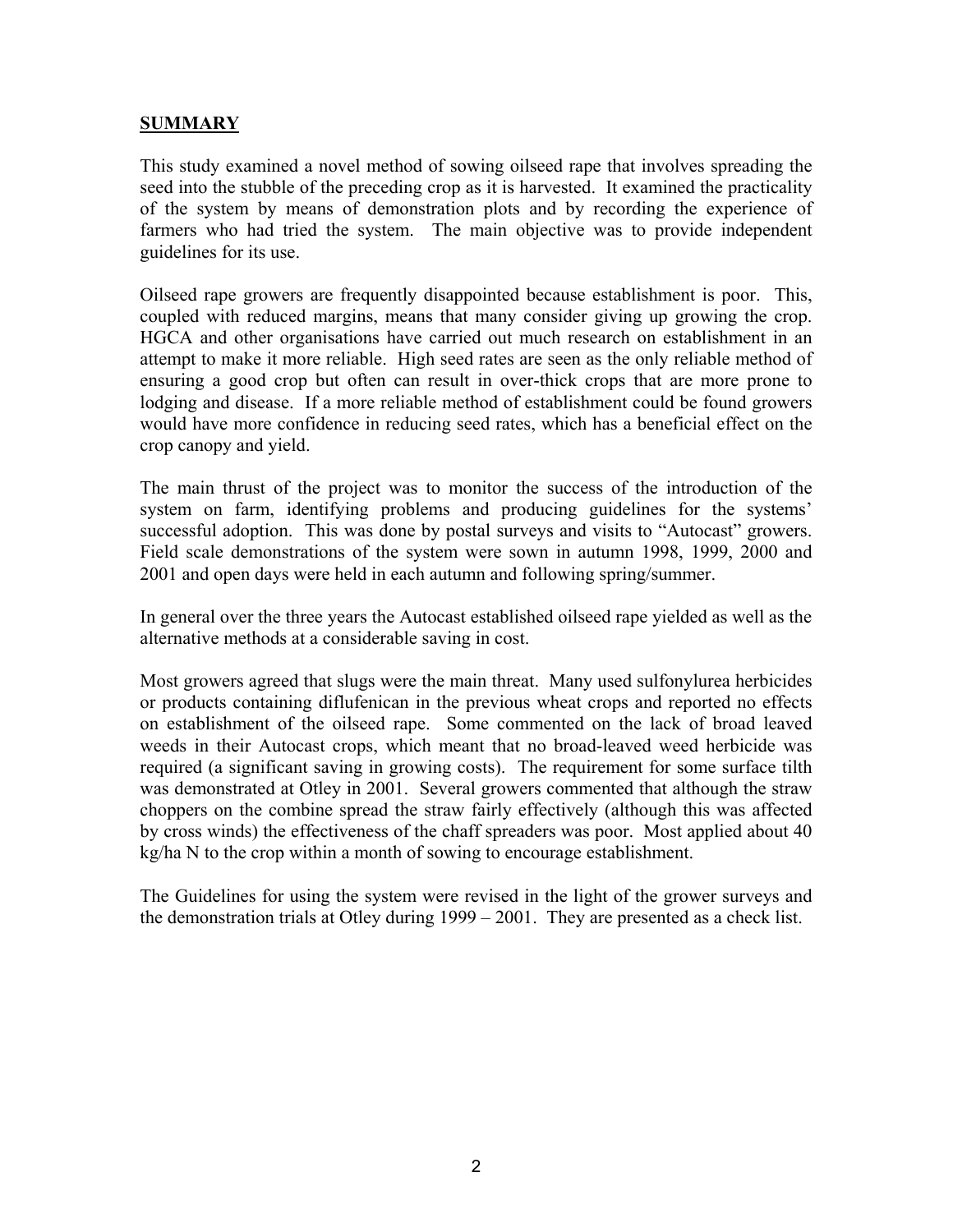# **1. INTRODUCTION**

The major technical uncertainty on the production of rape in the Eastern Counties, which represents 44% of English area, is crop establishment. Rainfall is often very low at the critical time of year and this regularly leads to either very early establishment, with farmers taking advantage of any moisture in early August, or too late establishment. This results in variations in yields and the increase in inputs required to optimise returns. Forward crops usually require additional fungicides and backward crops usually require additional herbicides.

Hence, at a time of financial uncertainty, it is desirable to improve the reliability of crop establishment and production. Establishment of oilseed rape by sowing seed into a standing crop of wheat prior to harvest was explored in the 1980's. The practice was used commercially but problems of patchy establishment resulted in the technique being abandoned.

Oilseed rape growers are frequently disappointed because establishment is poor. This, coupled with reduced margins, means that many consider giving up growing the crop. HGCA and other organisations have carried out much research on establishment (eg HGCA Research Review OS 10, Project Reports OS 13, 29 and 30) in an attempt to make it more reliable. High seed rates are seen as the only reliable method of ensuring a good crop but often can result in over-thick crops that are more prone to lodging and disease. If a more reliable method of establishment could be found growers would have more confidence in reducing seed rates, which has a beneficial effect on the crop canopy and yield.

A novel method of establishing winter oilseed rape was devised by farmer Michael Godfrey and marketed from 1997 onwards as the "Autocast" system. This recent development using a machine attached to the combine header has renewed interest. This is a significant step forward from the previous work because the seed is applied to the soil surface and a chopped layer of straw and chaff is spread evenly across the header width. The success of this technique appears to be the subsequent consolidation of the straw mulch by rolling to ensure good seed to soil contact.

This project examined the practicality of the system by means of demonstration plots and by recording the experience of farmers who had tried the system. The main objective was to provide independent guidelines for the use of the system.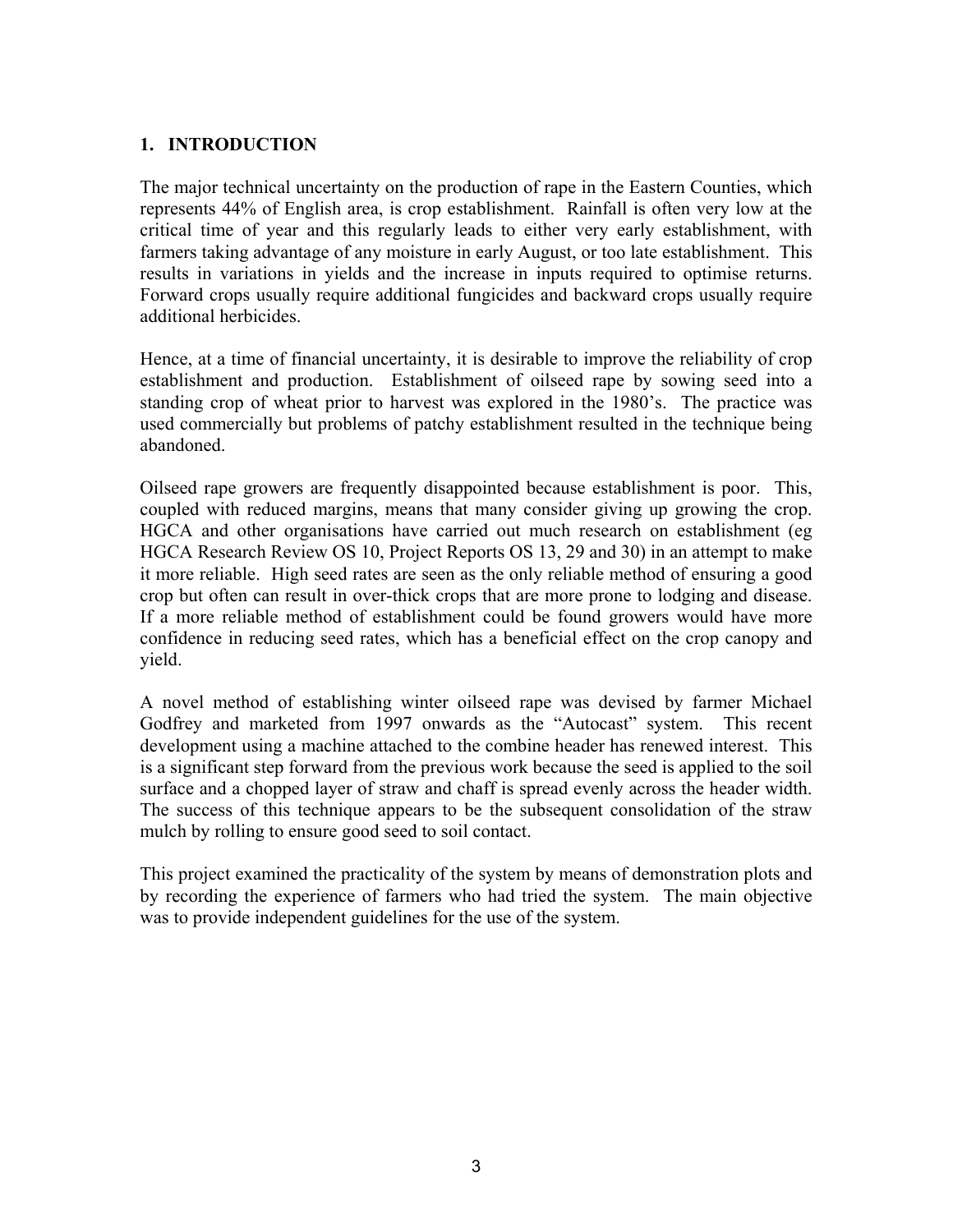# **2. METHODS**

The main thrust of the project was to monitor the success of the introduction of the system on farm, identifying problems and producing guidelines for the systems' successful adoption. This was done in the following ways:

- Postal surveys were done in 1999 and 2000.
- Demonstrations of the system were sown in autumn 1998, 1999, 2000 and 2001.
- Open days were held in each autumn and following spring/summer.
- Visits were made to "Autocast" growers in 1999 and 2000.
- Presentations were made to growers at Morley Research Centre winter meetings 1999, 2000 and 2001, Power-in-Action Event at Otley on 8 September 1999, the HGCA Oilseeds Committee (5 October 1999, 4 April 2000) and the HGCA Roadshow at Newmarket on 5 December 2000.
- Press interviews with journalists from the major arable business magazines (Crops, Arable Farming, Farmers Weekly and CPM) and on radio (Radio Lincolnshire).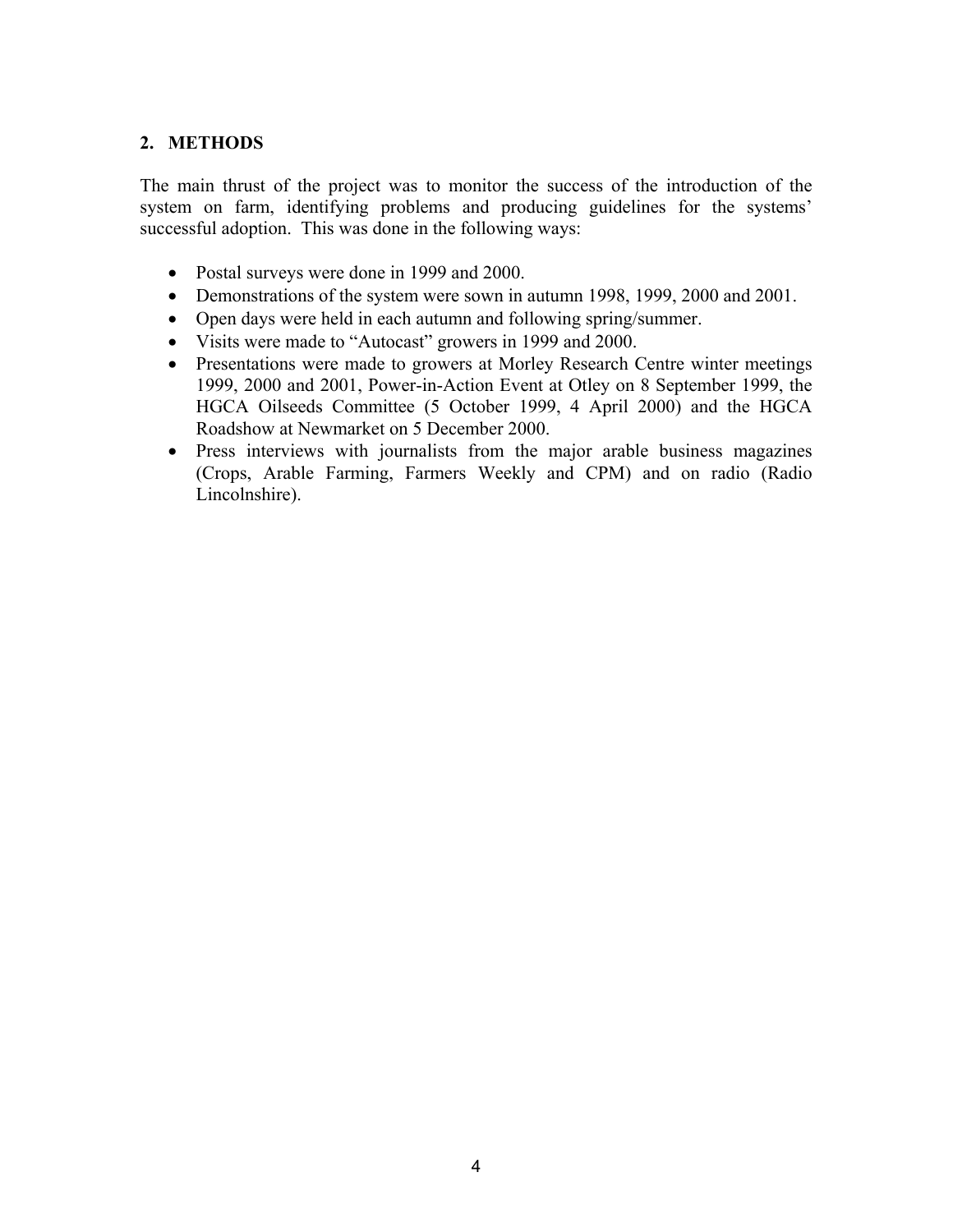# **3. RESULTS AND DISCUSSION**

# **3.1 Description of the Autocast system**

The system comprises of a seed hopper that is attached to the rear of the combine header; a fan and manifold that distribute seed to spreading plates attached to the lower rear of the header and a land wheel which meters the seed. Seed rate is adjusted by means of sprockets. Seed is spread on to the soil and the chopped straw and chaff is spread on top of the seed as the harvester moves forward. (see Figure 1.) There is a monitoring device in the combine cab to reassure the operator that the system is operating correctly. At the end of a run when the operator lifts up the header the land wheel disengages and the seed stops flowing until the header is lowered to the ground for the next cut.

# Figure 1. *The Autocast system in operation*



# **3.2 Establishment demonstration**

A demonstration of the Autocast system was established at Otley, Suffolk in 1998/99, 1999/00 and 2000/01. The site has a clay loam soil of the Hanslope/Beccles soil series which in a normal year (with a dry summer) produces a good tilth through weathering of the soil surface. This demonstration compared the Autocast with ploughed or directdrilled methods of oilseed rape establishment. This was an unreplicated comparison of the systems.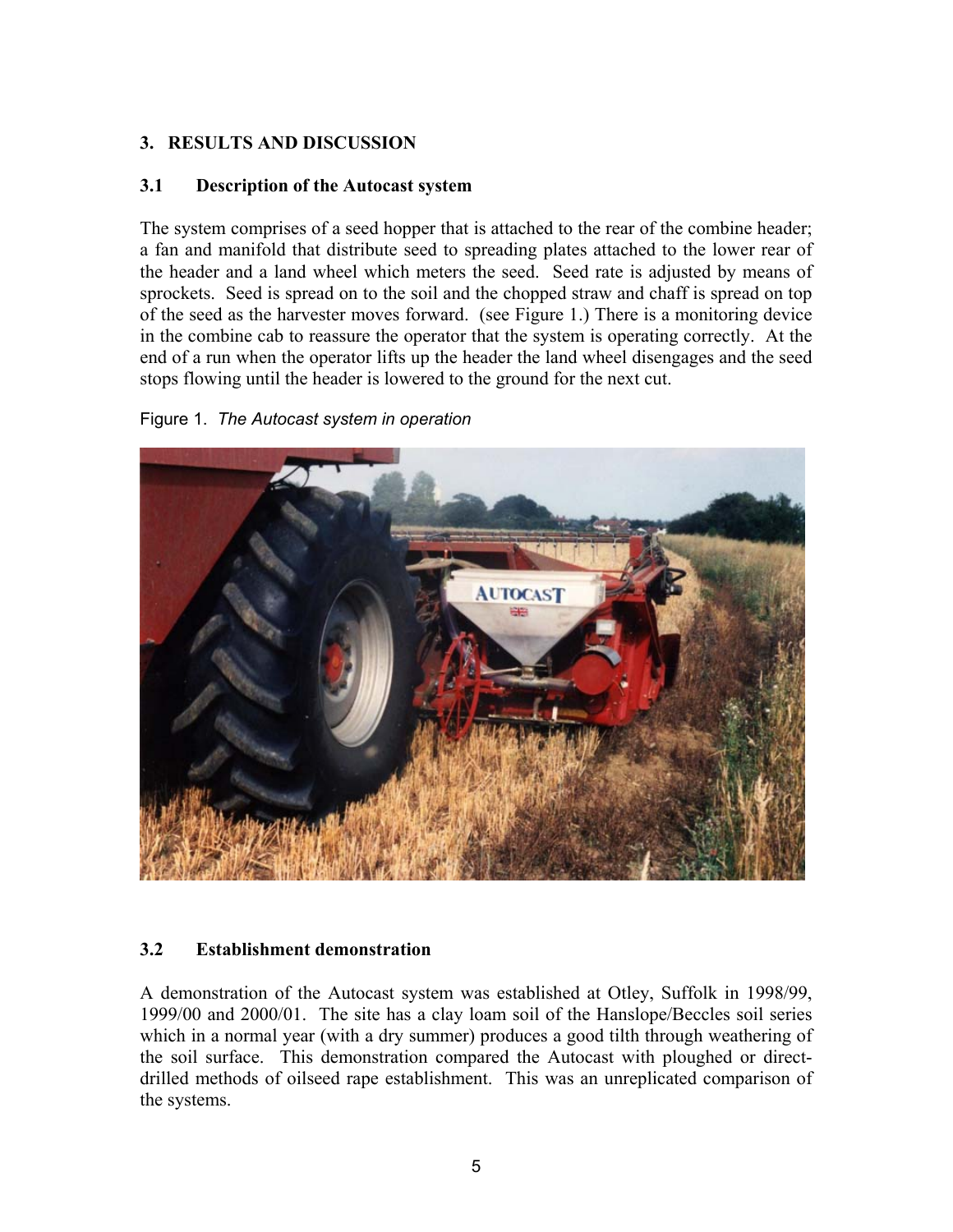## **3.2.1 1998/99**

The demonstration compared the Autocast with ploughed or minimally cultivated methods establishment. In addition the seed was broadcast into the wheat crop prior to harvest using a pneumatic fertiliser spreader.

Apex was sown at 6 and 3 kg/ha for all treatments. Slug pellets were thoroughly mixed with the seed in a cement mixer prior to autocasting  $(4 \text{ kg/ha Mini Pellets } (6\% \text{ w/w})$ metaldehyde)) and applied soon after drilling to the other establishment methods.

The Autocast and broadcast plots were sown on 17 August and the cultivated plots on 21 August. The non-tillage plots were either rolled using ribbed rolls, a double press or left unrolled on 18 August. The first significant rainfall of 9 mm fell on 23 August.

Establishment was good on all treatments. The plants grew through the straw mulch and had a characteristically extended hypocotyls (see figure 3). A top dressing of 40 kg/ha N was also examined this gave a visual improvement in crop vigour during the autumn.

Slug pellets were applied with the seed on the Autocast treatment and after harvest to the broadcast treatment. Pellets were not applied at sowing on this treatment due to the risk of pellets contaminating the wheat at harvest. The areas were monitored for slugs and pellets were applied after emergence to all areas.

Weed levels in the field were generally low. Groundsel was the most numerous weed and this was flowering over winter on the Autocast area. Other wind blown space invading species such as sow thistles were evident in the summer. Thistles are particularly successful in gappy crops. The level of infestation was not considered high enough to justify the cost of a herbicide (clopyralid). The ploughed and minimum cultivated areas were sprayed with Butisan S plus trifluralin pre emergence (1.5 l/ha metazachlor plus 2.0l trifluralin).

The different areas were monitored through the season for differences in disease levels and lodging but none were found. At harvest the individual areas were harvested and there was very little difference between the systems used. The demonstration area was not replicated so no statistical comparisons were attempted (see Figure 2).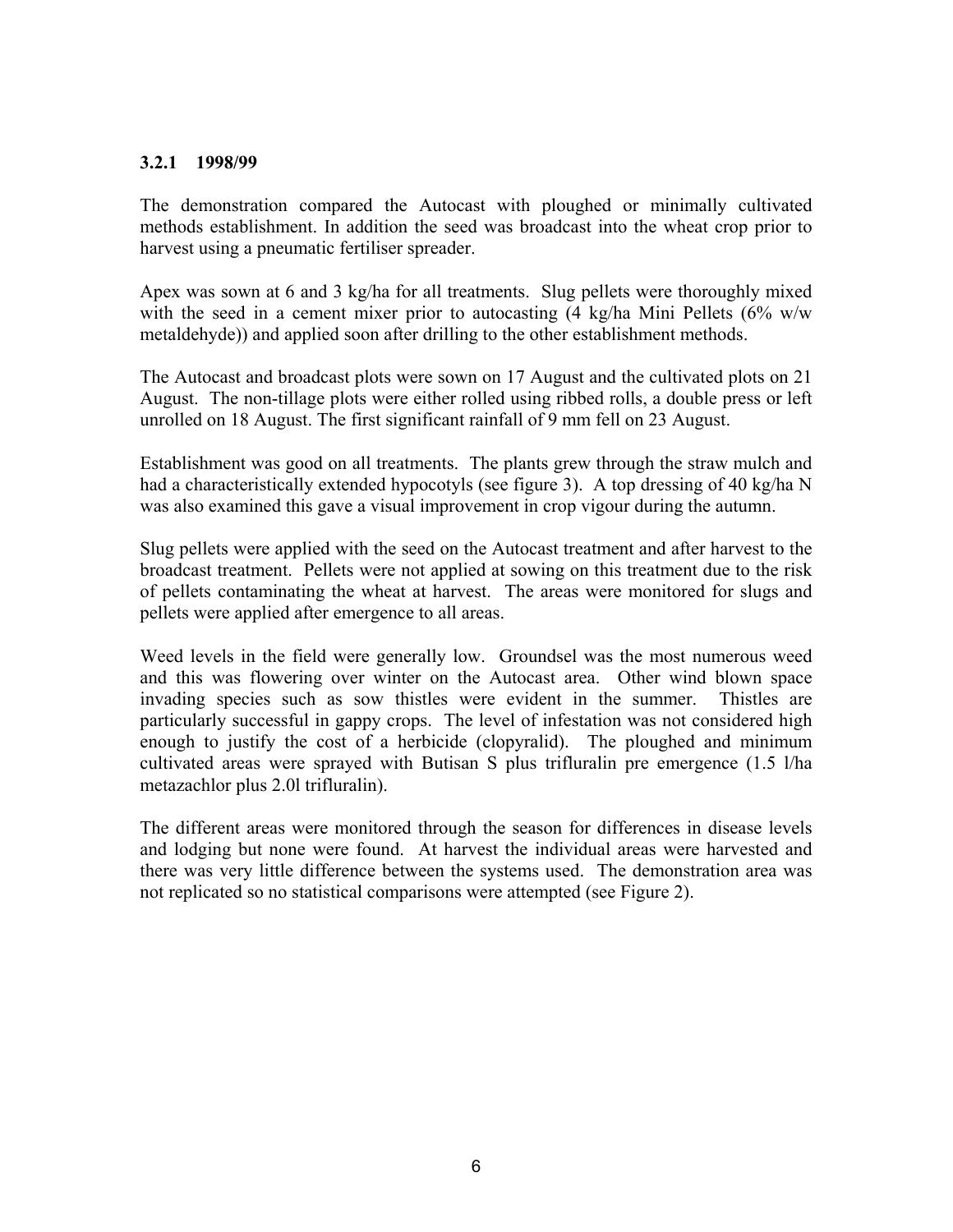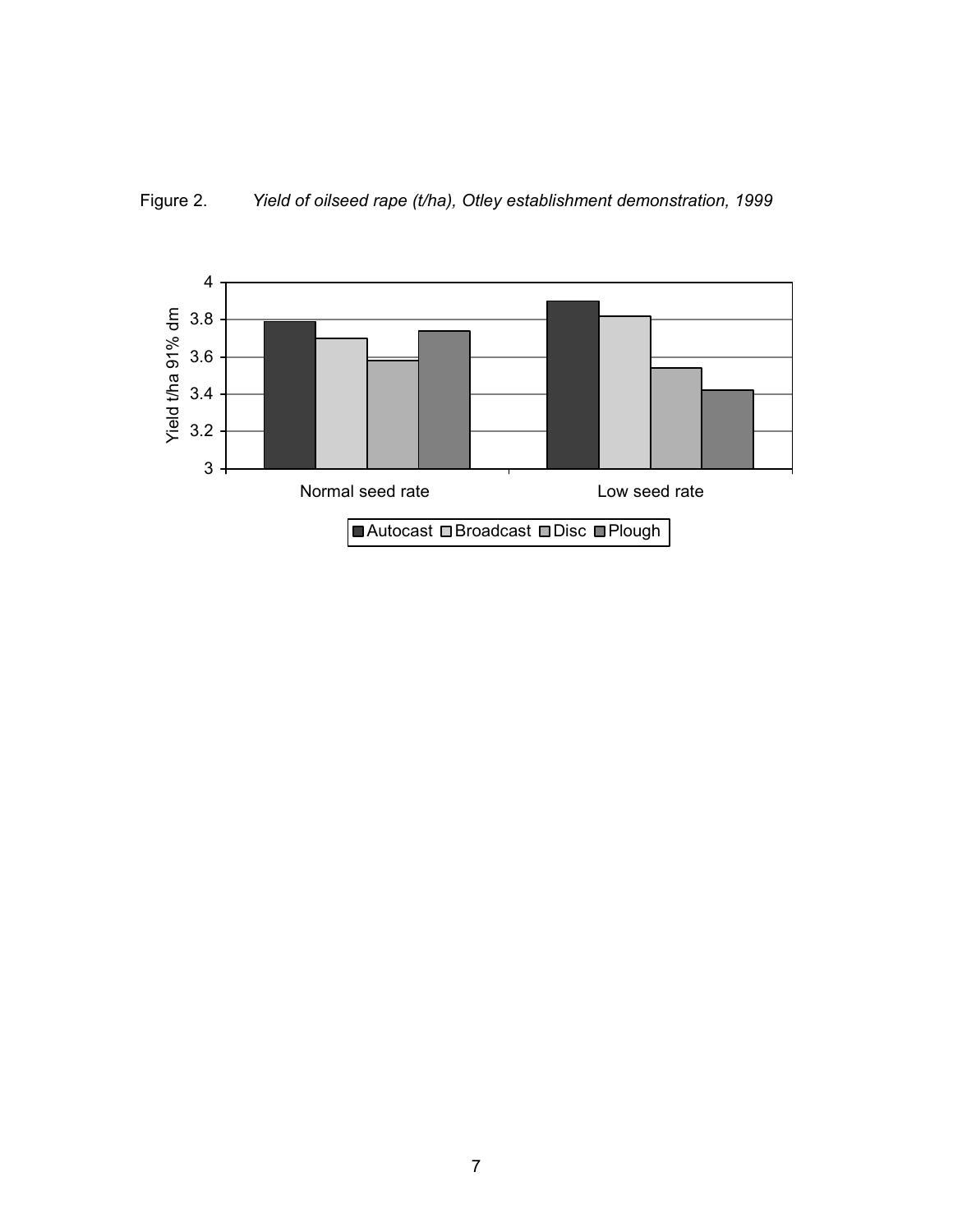Figure 3. *Typical growth habit of Autocast oilseed rape. Note extended hypocotyl is caused by growing through straw mat.* 



#### **3.2.2 1999/2000**

A demonstration of the Autocast system was again established at Otley. This demonstration compared the Autocast with ploughed or direct drilled methods of oilseed rape establishment. Apex was sown at 4 kg/ha for all treatments.

The Autocast area was sown on 28 August 1999 and the direct drilled plots on 31 August and the ploughed area on the 4 September. The plots were all rolled using ribbed rolls after sowing. Establishment was less successful than the previous season. The main reason for this was slugs and lack of surface tilth due to a wet summer. At the time of sowing there was little surface moisture although below the surface the soil was very wet. This was likened to a "pie crust". A large proportion of the Autocast area in the demonstration field failed. Additional seed was spun on using a slug pellet spinning disc spreader mounted on an ATV. The plant population was below 20 plants/m<sup>2</sup> in places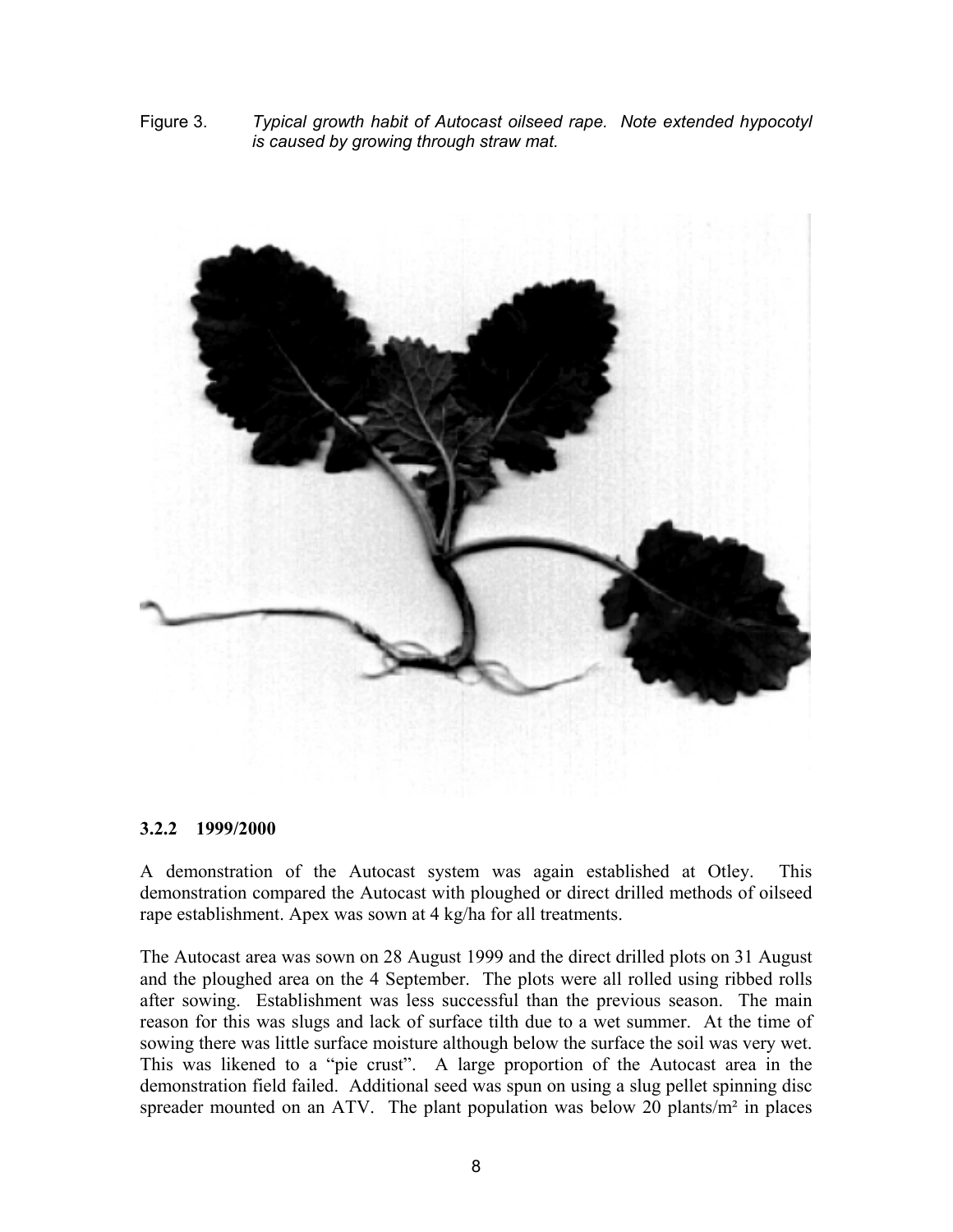but decision to re-drill with spring rape on part of the site was taken if there were less than 10 plants/m². Enough plants established in 30% of this area and was taken to yield. The suspected cause of this failure was picked up in the questionnaire. Shortly after the dry spell during the sowing period heavy rain fell. Autocast and direct-drilled areas of the field became waterlogged, resulting in poor establishment.

The space invading weeds (groundsel and sow thistles) took advantage of the thin stand and 0.3 l/ha Dow Shield was applied to the Autocast area.

# Figure 4. *Yield of oilseed rape (t/ha). Otley establishment demonstration 2000*



# **3.2.3 2000/2001**

An extension to the original project was approved to test the system in a dry autumn. Needless to say the autumn was a wet one. The autocasting was done on 28 July 2000 and the crop established satisfactorily. Sub soiling after autocasting was tested on the headlands in an effort to improve establishment. The cultivation appeared successful in that the plant population was similar to that observed in the body if the field. The additional weeds that emerged with the crop were not sufficient to warrant additional herbicide.

Due to adverse weather conditions the minimal tillage (discs and press) area was not drilled until 23 September so a direct comparison not possible. However the relative yields from different techniques is presented in Figure 5.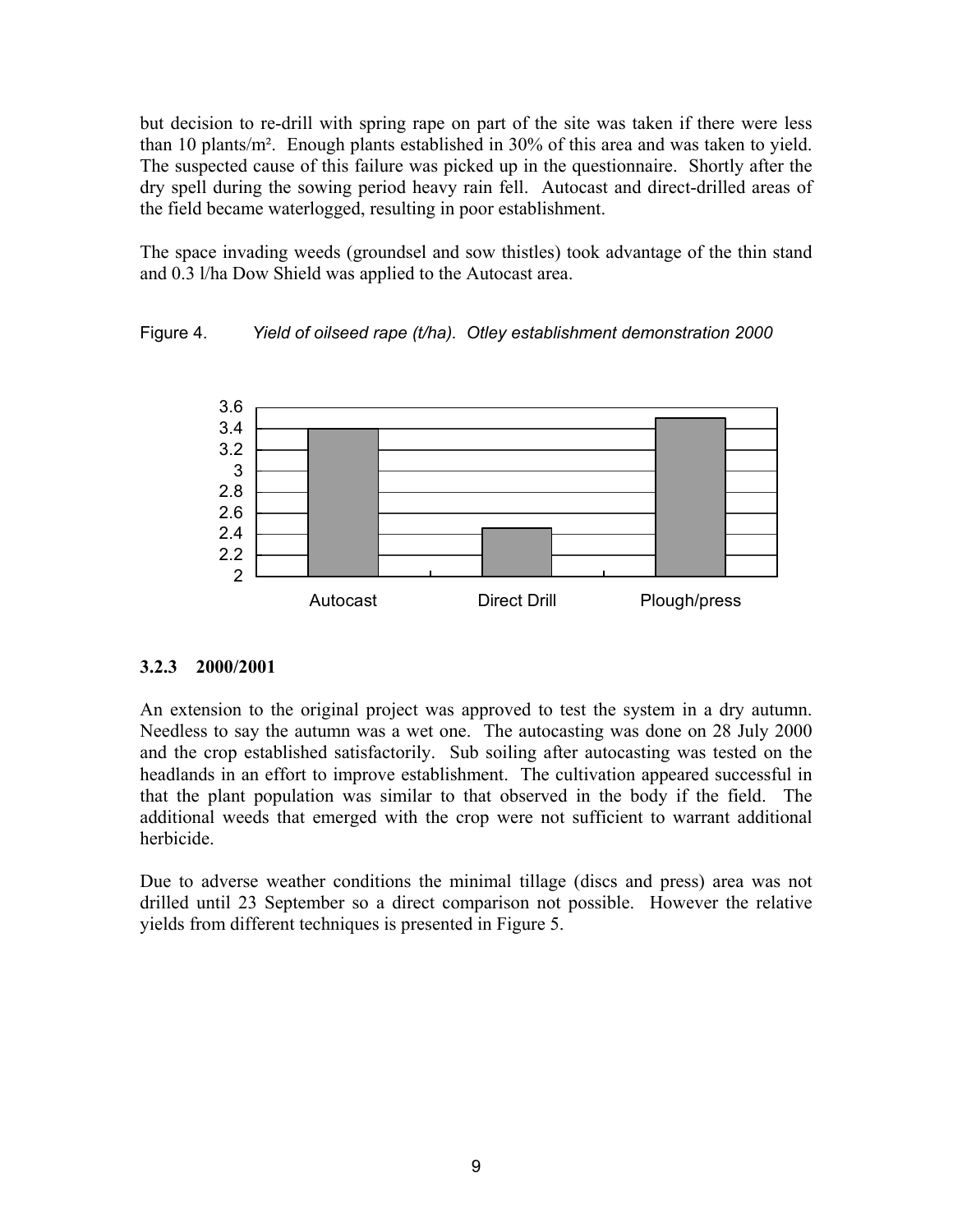Figure 5. *Yield of oilseed rape (t/ha). Otley establishment demonstration 2001*



In general over the three years the Autocast established oilseed rape yielded as well as the alternative methods at a considerable saving in cost. Estimates of the relative costs are presented in Figure 6.



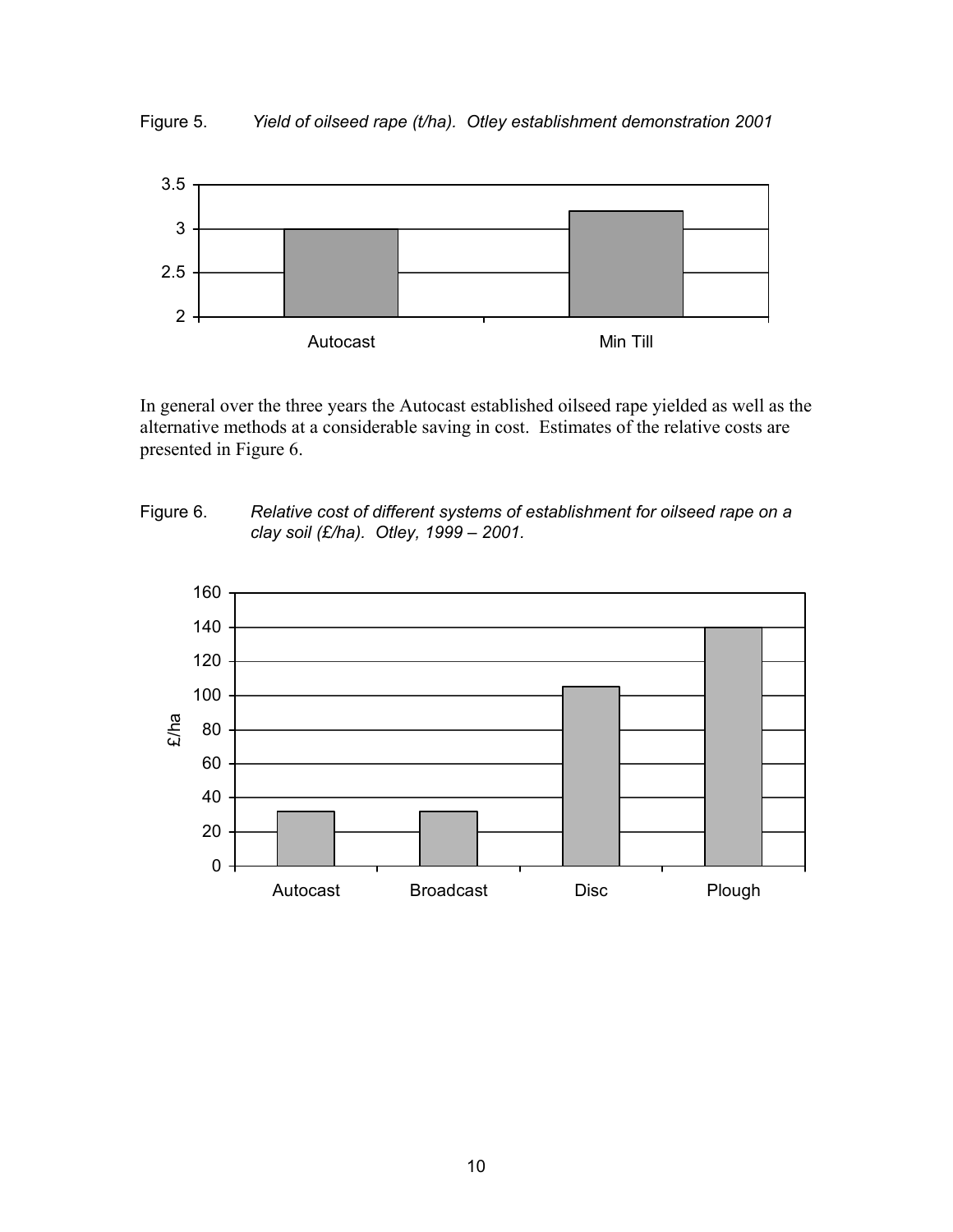# **3.3 Questionnaire**

A questionnaire was sent in the spring/early summer of each year to all growers who had purchased the machine (see Appendix). There was a high response (66% and 50% in each year). As well as a postal survey and telephone interviews, visits were made to crops that had been "Autocast" and the farmers interviewed (this included a visit in conjunction with the HGCA Oilseeds Committee on 4 April 2000).

### *Slugs*

Most growers agreed that slugs were the main threat. This pest is a major problem with all methods of oilseed rape establishment an it is difficult to disentangle the direct effect of Autocasting from seasonal fluctuations in the level of damage. However the perception was that Autocast crops were more susceptible to attack. This was thought to be because the pest could move undetected under the straw mulch surface. As well as mixing slug pellets in with the seed most growers applied at least two half doses of pellets post drilling during the early autumn.

### *Herbicide residues*

Many growers used sulfonylurea herbicides or products containing diflufenican in the previous wheat crops and reported no effects on establishment. These herbicides are active against oilseed rape and there was concern that there would be residues in the surface layers of the soil in sufficient quantity to affect germination/establishment. There are label recommendations to plough before planting subsequent crops to minimise this risk. The use of pre-harvest glyphosate was also perceived as a risk as there is a label warning not to use glyphosate treated straw as an horticultural mulch. However in field conditions this is unlikely to be a problem and none of the growers questioned encountered a problem. The risk would be greater if high doses had been applied and the seasons had been dry.

### *Weeds*

Many growers commented on the lack of broad leaved weeds in their Autocast crops, which meant that no broad-leaved weed herbicide was required (a significant saving in growing costs). Volunteer cereals and grass weeds however were prolific and tended to emerge with the crop and therefore compete earlier than with other establishment methods. As seen in the demonstration site at Otley thistles and groundsel were mentioned. Thistles were a feature of many oilseed rape crops in the seasons when the survey was done mainly because of the moist soil conditions for most of the year that enabled wind blown seeds to establish in areas of thin plant population. This phenomenon was not limited to Autocast crops.

### *Soil conditions*

The requirement for some surface tilth was demonstrated at Otley in 2001. Capped soils or ones with compaction resulted in poor establishment. This was often the case on the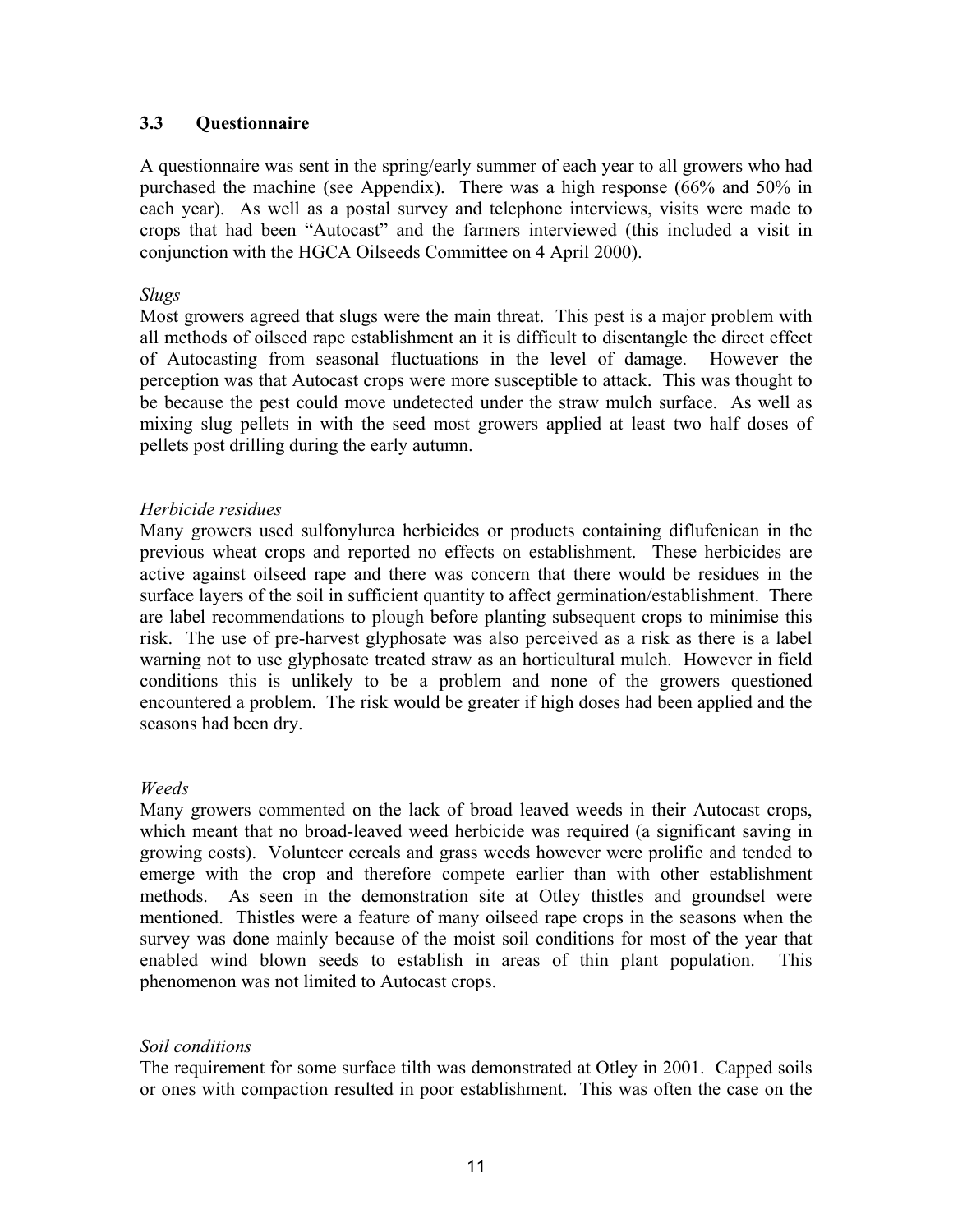headlands of fields and the combination of slugs and compaction resulted in many Autocast crops having poor headlands. Crops that were Autocast onto soils with impeded drainage due to compaction tended to suffer later in the autumn, as their roots became water logged.

A benefit from this method was the ability to use the previous crop's tramlines. The travelling was often easier. Some growers sub soiled these tramlines to alleviate compaction, however in one case this resulted in a flush of broadleaved weeds that then had to be controlled.

# *Stubble length*

The manufacturers of the Autocast equipment recommend leaving a longer stubble height when harvesting the wheat crop. This is claimed to deter pigeons. The action of rolling or pressing the seed in to the soils after autocasting did not flatten the stubble in the Otley demonstration. The pigeons were not deterred by stubble length in the demonstration area. This was mainly because the crop grows through the stubble over winter. The length of stubble does however affect the amount of straw that passes through the combine harvester and so reduces the amount that has to be spread.

# *Quality of spreading*

Several growers commented that although the straw choppers on the combine spread the straw fairly effectively (although this was affected by cross winds) the effectiveness of the chaff spreaders was poor. This resulted in dense patches of chaff, which impeded emergence of the rape.

### *Consolidation*

All growers commented on how essential rolling was to the success of the system. Most followed the manufacturer recommendation and rolled immediately after combining if soil moisture is sufficient or immediately after rain if conditions are dry at the time of combining.

### *Autumn nitrogen*

Most growers applied about 40 kg/ha N to the crop within a month of sowing to encourage establishment. (This is more than is recommended under Good Agricultural Practice and may reflect the anxiety of the grower to obtain a good establishment.

# *Extended hypocotyls*

Concern was expressed that the extended hypocotyls resulted in a "walking stick" shaped stem with the base of the stem resting on the soil surface exposed to the elements. No adverse effects from frost, disease or lodging were observed however.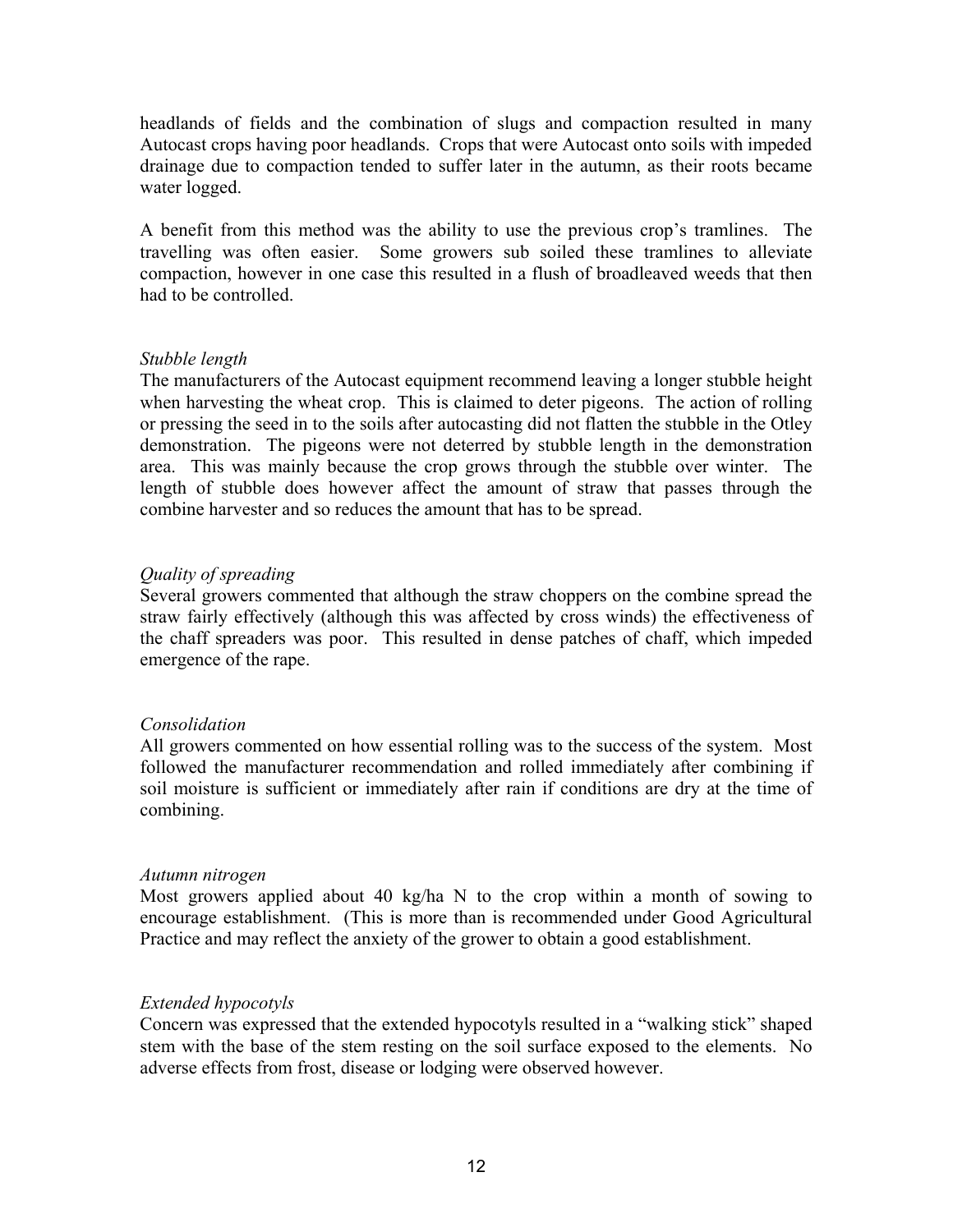### *Modifications*

A significant number of growers surveyed planned to modify the system to improve the establishment, particularly to overcome surface compaction or the lack of surface tilth. This has been as a result of a series of wet summers where soil conditions have suffered. The mounting of the machine on some form of cultivator was the most popular modification although this meant that the time advantage of harvesting and sowing in one operation was lost. A new device has since been introduced by the manufacturer know as the "Terracast" which can be mounted on a cultivator.

The manufacturer supplies husbandry guidelines with the machine, which were generally followed closely by the growers questioned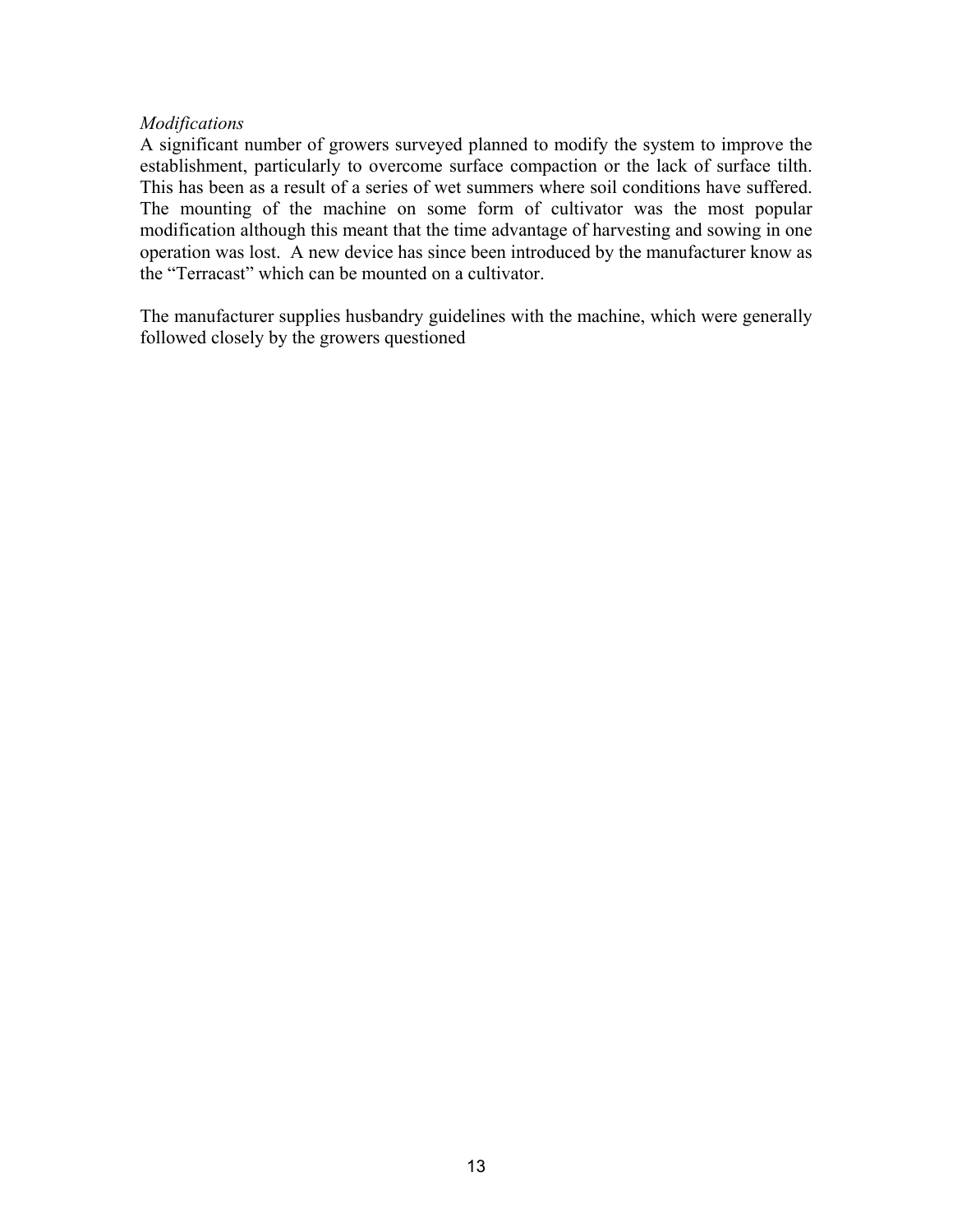# **4. GUIDELINES**

The Guidelines for using the system were revised in the light of the grower surveys and the demonstration trials at Otley during 1999 – 2001. They are presented below as a check list. They were first presented to growers at the HGCA Roadshow, Newmarket, 5 December 2000 but have been updated here in the light of the last year of the project.

- 1. System most suited to self-structuring clay soils that have developed a surface tilth
- 2. Husbandry of preceding crop
	- avoid high doses of DFF or sulfonylureas (check label re following crop)
	- choose later maturing variety of wheat, later sown
- 3. Mid August is the ideal time to sow
	- admix slug pellets
	- leave a long stubble  $(20 30 \text{ cm})$
	- spread straw and chaff evenly (leaving a long stubble reduces the amount of straw)
- 4. Roll or press immediately after drilling
	- and repeat after significant rainfall (5mm+) if seed not chitted
- 5. Monitor for slug activity
	- daily until after emergence and then weekly
	- treat again if active
- 6. Apply seed bed nitrogen according to Good Agricultural Practice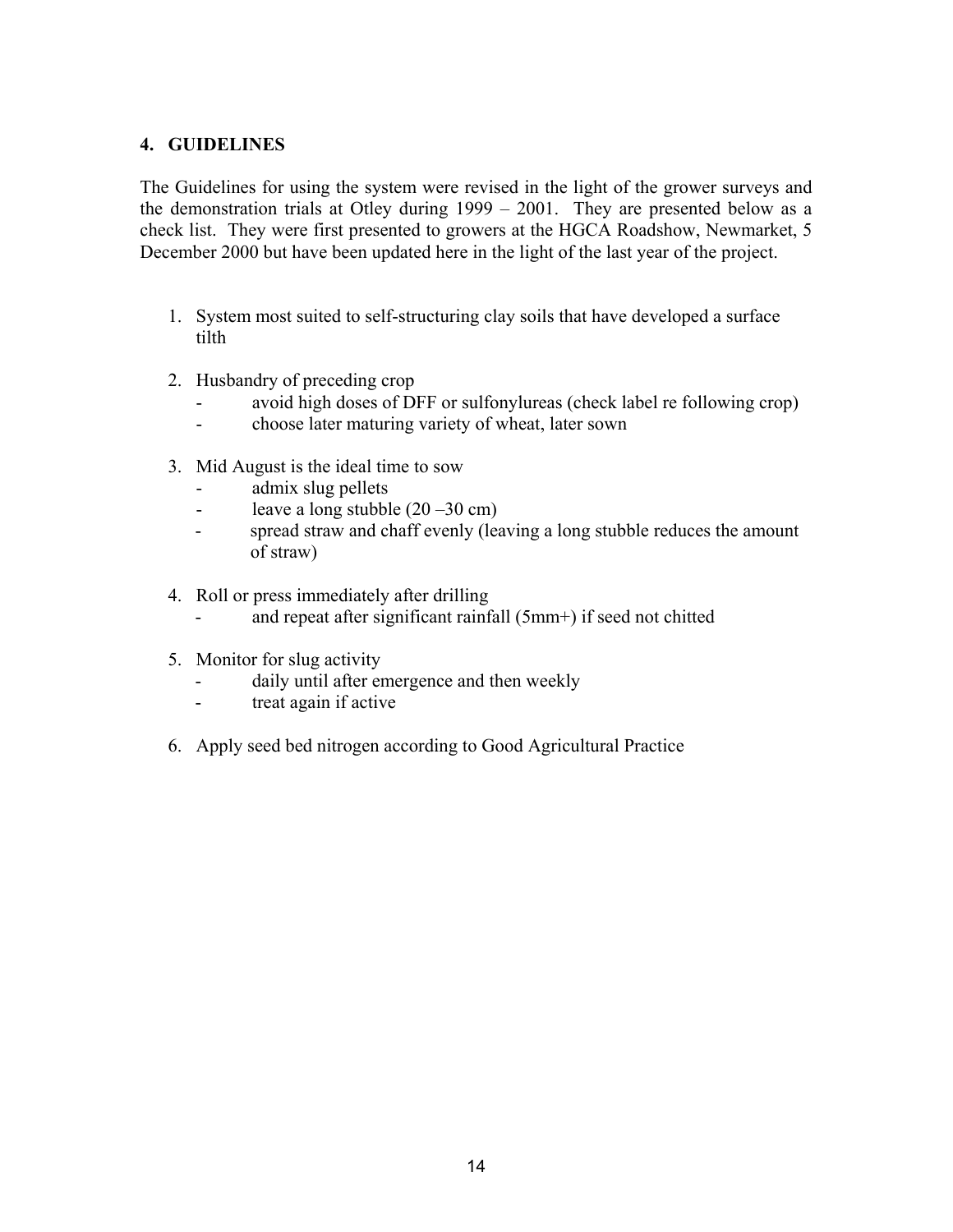# **5. FURTHER WORK**

The system has not been tested in a dry autumn since its commercialisation (although it was developed during a period of dry autumns). An extension of the demonstration by one year to test the system in drier time failed due to wet weather. It is recommended that some low level monitoring should continue but no further work substantive be undertaken unless further problems arise that require investigation.

# **6. ACKNOWLEDGMENTS**

The author would like to acknowledge the assistance given by the Felix Thornley Agricultural Trust for hosting the demonstration at Otley, the HGCA for funding the project and Michael Godfrey and Peter Eaden for their cooperation with the supply of equipment and addresses of the Autocast growers. Autocast and Terracast are registered trademarks of G & E Agriculture Ltd., The Old Schoolmasters House, Groton, Sudbury, Suffolk, CO10 5EE.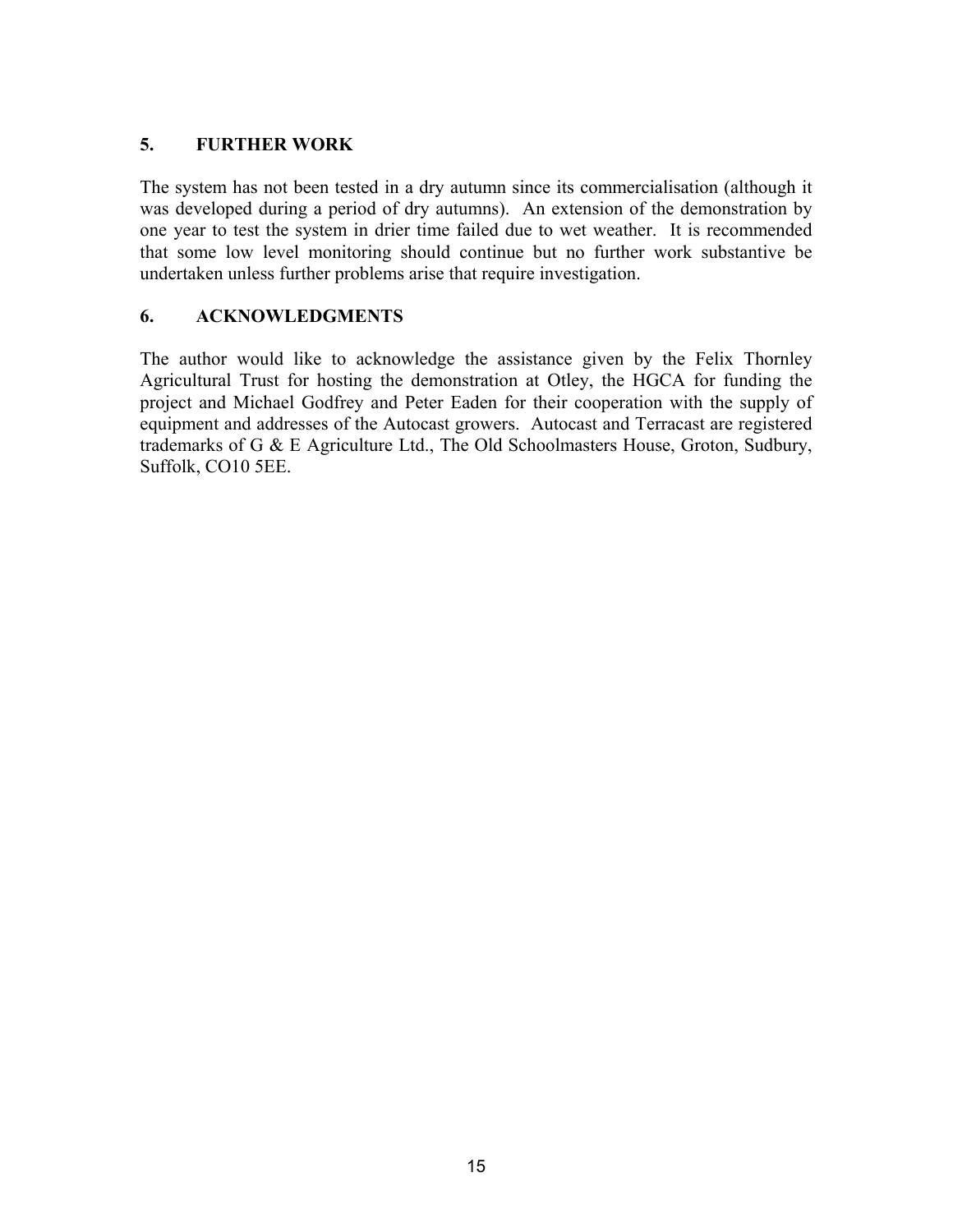# **APPENDICES**

#### **Autocast questionnaire results - 1999**

Return on questionnaire percentage  $= 66\%$ 

- **Total number of hectares of OSR farmed by the farmers who responded = 3406ha**
- **Total number of OSR hectares established by Autocast = 2742ha (80.5%)**
- **Total number of OSR hectares established by conventional methods = 664ha (19.5%)**

What was the soil type where the fields were sown by Autocast?

| $\cdot$ 41<br>Heavy soils      |    |
|--------------------------------|----|
| $\cdot$ 1<br>Light<br>it soils | ΄0 |

Do you think soil type is important?

| í es |   | sure<br>Not. |
|------|---|--------------|
| 28%  | Ό | $1\%$        |

What was the previous crop?

| Wheat         | 80%       |
|---------------|-----------|
| <b>Barley</b> | $7\%$     |
| Other         | 20/<br>70 |

Did you use any of the following chemicals on the previous crop that contain diflufenican (DFF)?

| Ingot           | Yes | 0%       |
|-----------------|-----|----------|
| Ardent          | Yes | $70_{0}$ |
| Javelin/Panther | Yes | 24%      |
| Amazon          | Yes | $3\%$    |

Did you use any sulfonylureas or Dagger in that crop?

| Ally/Jubilee/Lorate | Yes | 48% |
|---------------------|-----|-----|
| Harmony M           | Yes | 3%  |
| Lexus XPE           | Yes | 7%  |
| Ally Express        | Yes | 0%  |
| Lexus 50 DF         | Yes | 7%  |
| Dagger              | Yes | 3%  |

Did you use pre-harvest glyphosate?

| Y es | - - - |
|------|-------|
| 24%  | $5\%$ |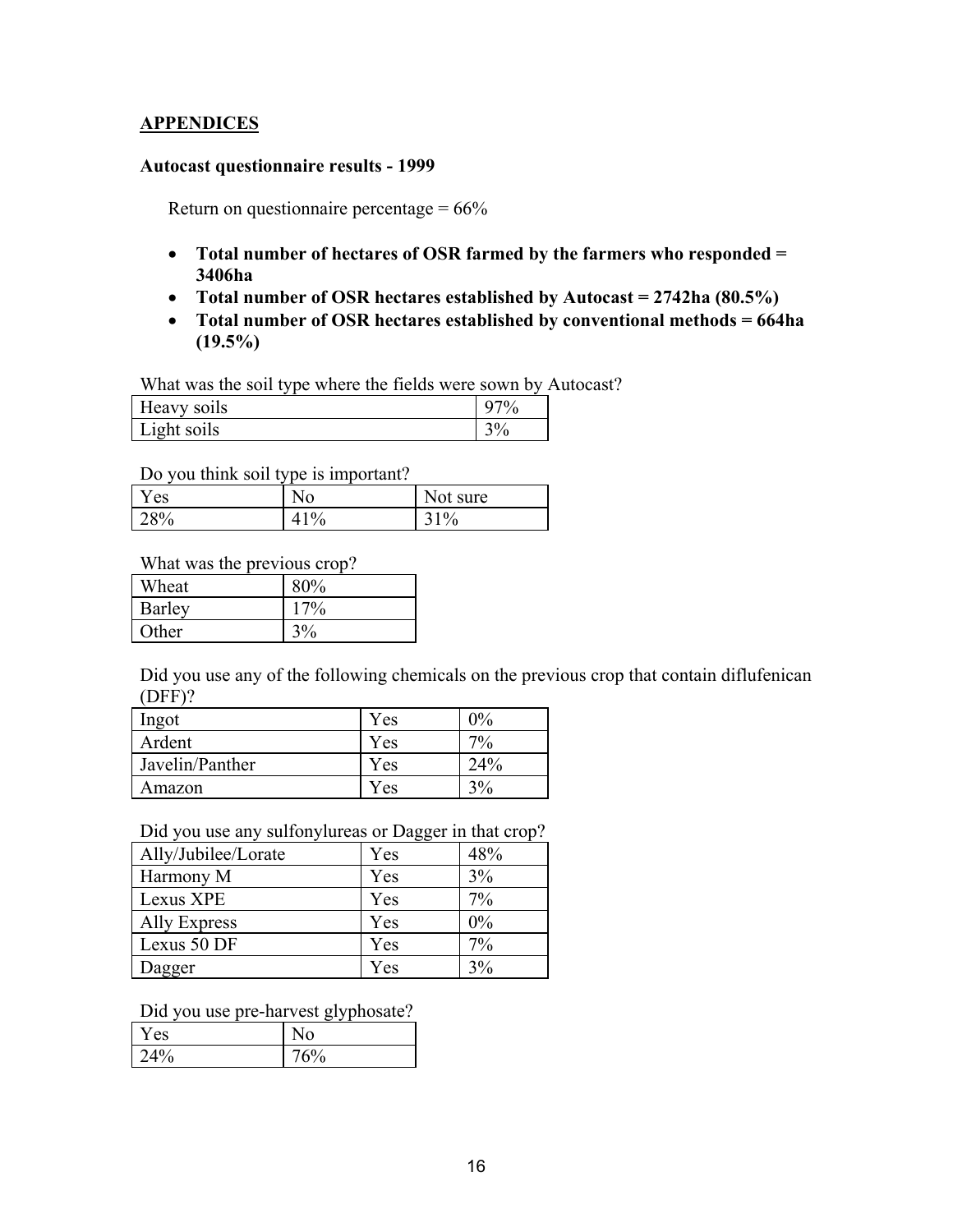#### What was its yield? (t/ha)

|        |       | .  | -<br>0. I<br>- | -<br>-<br>. | $\sim$<br><br>-<br>◡. | u<br>- | 1 <sub>0</sub><br>1 U |
|--------|-------|----|----------------|-------------|-----------------------|--------|-----------------------|
| Wheat  | $7\%$ | 0% | 0%             | 28%         | 31%                   | 24%    | 3%                    |
| Barley | 0%    | 0% | $7\%$          | 3%          | $0\%$                 | 0%     | 0%                    |

# What was the sowing/harvesting date?

| August     |                                            |                    |                    | September   | Not.<br>Stated |
|------------|--------------------------------------------|--------------------|--------------------|-------------|----------------|
| ı st<br>Wk | $2^{nd}$ W/ $\mathbf{L}$<br>VV.<br>۰v<br>∸ | $3^{\text{rd}}$ Wk | $4^{\text{th}}$ Wk | Wk<br>1 O L |                |
| 7%         | 35%                                        | $1\%$              | 0%                 | $7\%$       | 0%             |

#### Was the seed farm saved or purchased?

| Farm Saved | $6\%$    |
|------------|----------|
| Purchased  | 40<br>70 |

#### Was the seed dressed?

| Y es | NO          | Not stated |
|------|-------------|------------|
| 70%  | ን∩0 ⁄<br>70 | $0\%$      |

# Did you mix slug pellets with the seed?

| es   |         |
|------|---------|
| 70/0 | $v_{0}$ |

#### What type of rolls did you use?

| ້.             | press           | Other | roll |
|----------------|-----------------|-------|------|
| Cambridge roll | Double -        |       | 'NO  |
| 81%            | 120/<br>$1.3\%$ | $3\%$ | 3%   |

### When did you roll?

| August                   |                    |                                 |                                                          | September            |
|--------------------------|--------------------|---------------------------------|----------------------------------------------------------|----------------------|
| $\cdot$ <sup>st</sup> Wk | $2^{\text{nd}}$ Wk | $2^{\text{rd}}$ Wk<br>V IL<br>- | Wk<br>A UI<br>$\sqrt{ }$<br>$\mathbf{v}$ is $\mathbf{v}$ | st<br>N/L<br>w<br>۰л |
| 0%                       | 15%                | 45%                             | 25%                                                      | 50/<br>70<br>ے .     |

# How many days after sowing did it rain?

| D<br>Days | . .<br>$\overline{\phantom{a}}$<br>. . | $\sim$<br>.<br>1 U | . .<br>. .<br>. .        | $\sim$ $\sim$<br>$0 -$<br>ט∠־ | $\sim$<br>$\rightarrow$ $\rightarrow$ | $\sim$ $\sim$<br>sure<br>N<br>. v |
|-----------|----------------------------------------|--------------------|--------------------------|-------------------------------|---------------------------------------|-----------------------------------|
|           | 200/<br>70<br>້                        | $4\%$              | 20.<br>$\sqrt{0}$<br>- - | 20/<br>- -                    | $3\%$                                 | 28%                               |

#### How much rain fell between sowing and rolling?

| 0mm | ۱mm<br>$\overline{\phantom{0}}$ | Umm<br>$\overline{a}$<br>$-1$ | mm<br>$\sim$ | stated |
|-----|---------------------------------|-------------------------------|--------------|--------|
| 24% | 10%                             | $7\%$                         | 4%           | 35%    |

# How many additional dressings of slug pellets did you apply?

|                |                             | ັ                             |                                       |           |                                    |
|----------------|-----------------------------|-------------------------------|---------------------------------------|-----------|------------------------------------|
| –<br>Dressings |                             |                               | -                                     |           |                                    |
|                | 20 <sub>l</sub><br>v<br>$-$ | 170.<br>–<br>$i \leftarrow r$ | 700/<br>ʹ0<br>$\sim$ $\circ$ $\prime$ | 70.<br>ʹ0 | $\Omega$<br>′0<br>$\mathbf{U}$<br> |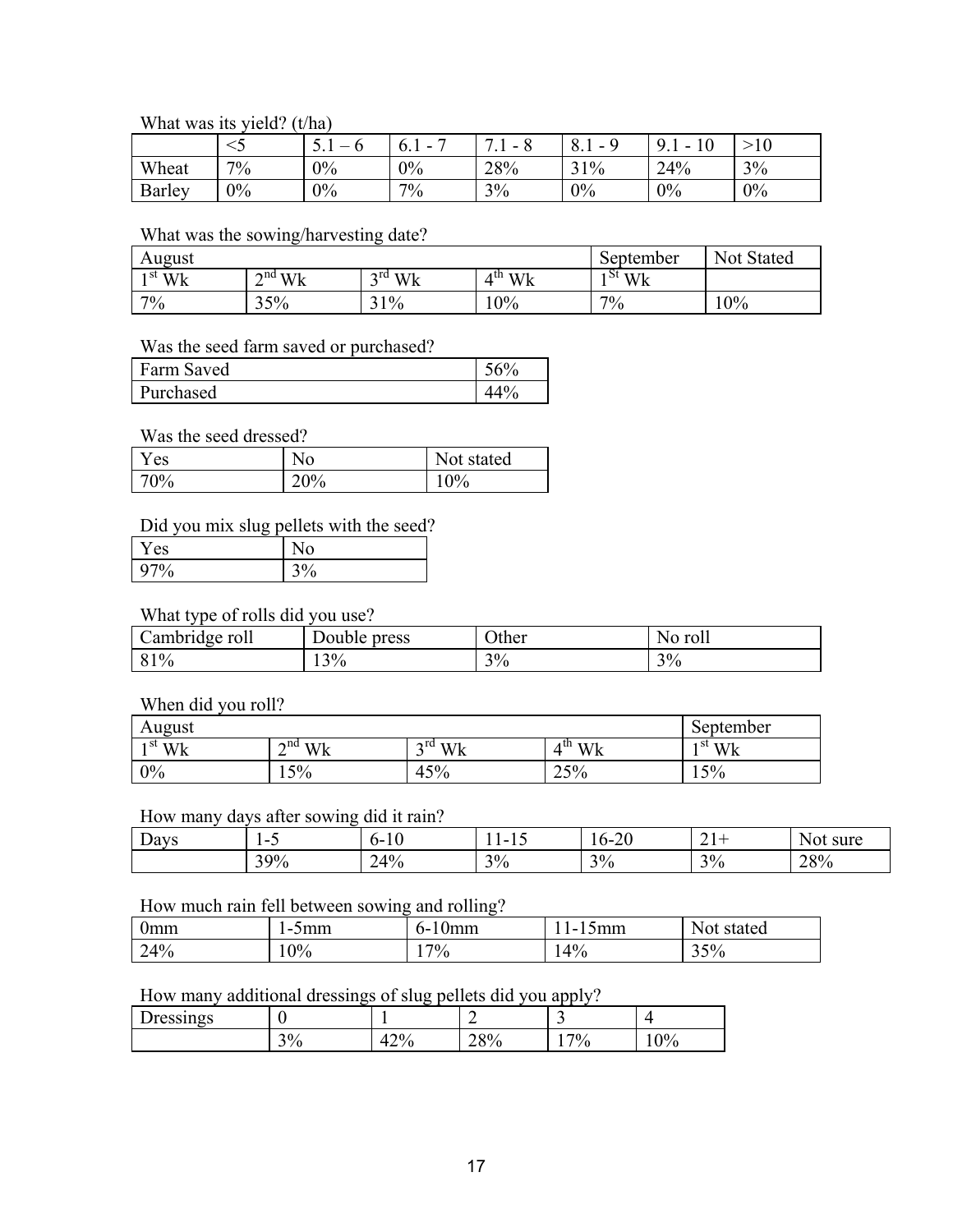# What percentage of your OSR acreage did you Autocast?

| $\frac{0}{0}$ |    |       |       |       |                                  |  |  | $\mid$ 0-10 $\mid$ 11-20 $\mid$ 21-30 $\mid$ 31-40 $\mid$ 41-50 $\mid$ 51-60 $\mid$ 61-70 $\mid$ 71-80 $\mid$ 81-90 $\mid$ 91-100 |
|---------------|----|-------|-------|-------|----------------------------------|--|--|-----------------------------------------------------------------------------------------------------------------------------------|
|               | 0% | $4\%$ | $0\%$ | $4\%$ | $14\%$ $3\%$ $10\%$ $24\%$ $7\%$ |  |  | 34%                                                                                                                               |

Did you bale the straw?

| es    | ٩O                      |
|-------|-------------------------|
| $0\%$ | $\mathbf{0}$<br>70<br>v |

Did the combine spread the straw from the precious crop satisfactorily?

| es     | No.                    | stated<br>N∩t |
|--------|------------------------|---------------|
| $90\%$ | 20/<br>$\gamma_0$<br>◡ | 70/<br>′0     |

Did the combine spread the chaff from the previous crop satisfactorily?

| Y es | No         | Not stated |
|------|------------|------------|
| 93%  | Λ0/<br>V70 | $7\%$      |

# Did you alter the height of cut from normal?

| r es |   |  |
|------|---|--|
| 52%  | υ |  |

# Did the Autocast crop emerge satisfactorily?

| Y es |            | Variable |
|------|------------|----------|
| 55%  | 40/<br>+70 | 31%      |

# If so, how long after Autocasting?

| WK  | WKS | WKS | Not stated |
|-----|-----|-----|------------|
|     | ∸   | ◡   |            |
| 24% | 55% | 7%  | 14%        |

# If not, what do you think the reason was?

| Slugs          | 69% |
|----------------|-----|
| Too much straw | 15% |
| Too dry        | 15% |
| Soil too wet   | 8%  |
| Seed vigour    | 8%  |

# Did you do any additional cultivations after Autocasting?

| N <sub>0</sub>     | $00\%$ |
|--------------------|--------|
| Sub-soil tramlines | 70/0   |
| Land packing       |        |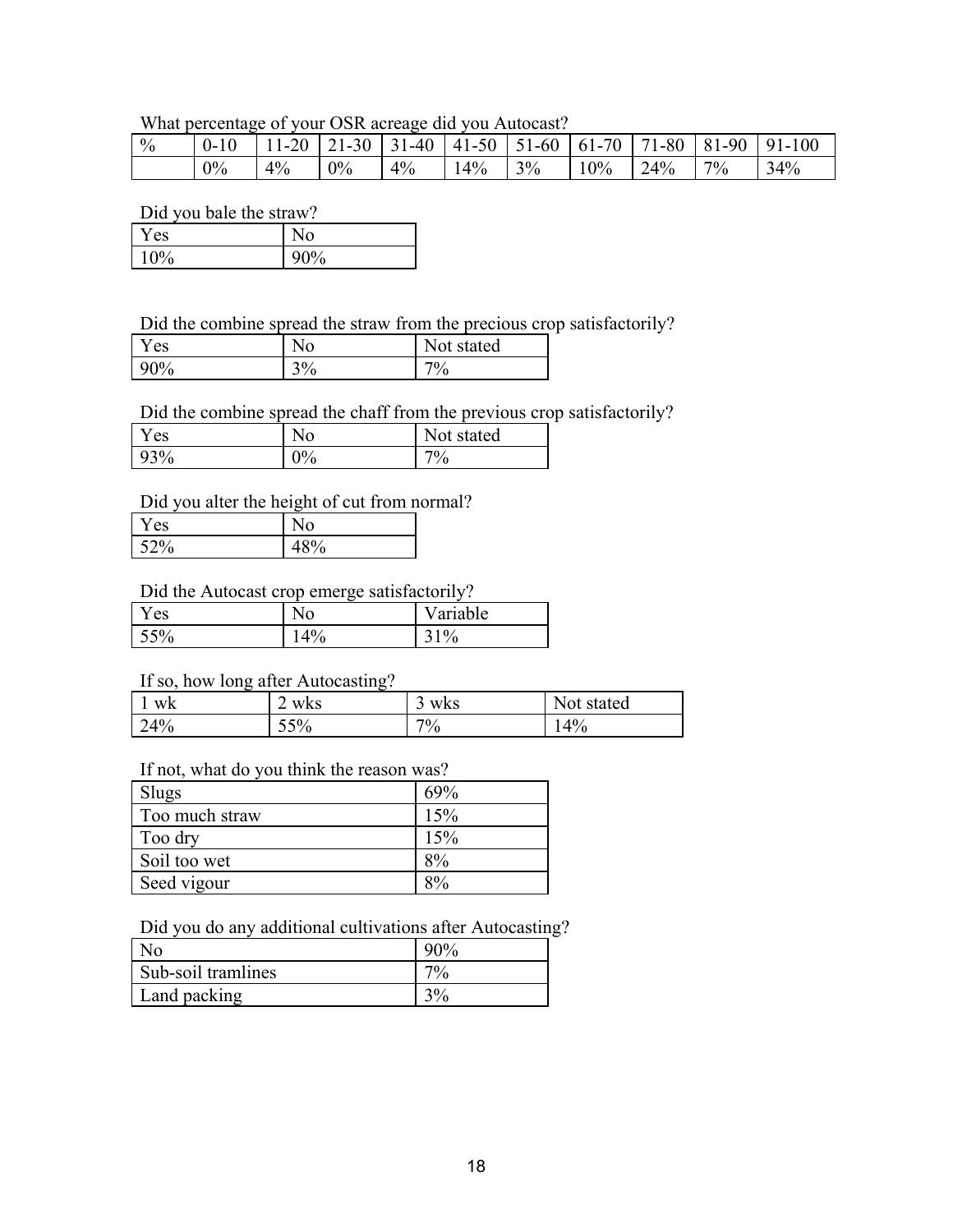Did the headlands emerge as well or better than the field?

| <b>Headlands Worse</b> | 55%    |
|------------------------|--------|
| Headlands better       | 14%    |
| No difference          | $31\%$ |

Will you use the method again?

| ′es | No.                       | <b>Not</b><br>sure |
|-----|---------------------------|--------------------|
| 90% | $\Omega$<br>$\frac{7}{9}$ | $10\%$             |

#### What changes would you make?

| Drill Date                                      | 3%  |
|-------------------------------------------------|-----|
| Roll/press                                      | 24% |
| Use of Round-up                                 | 10% |
| Pre-harvest slugs pellets                       | 10% |
| Slug pellets near hedgerows/ extra in headlands | 14% |
| More attention to headlands                     | 10% |
| Landpacker                                      | 10% |
| Vary seedrate                                   | 14% |

#### Month of autumn N application?

| August | September | October | None  |
|--------|-----------|---------|-------|
| 46%    | 35%       | $15\%$  | $4\%$ |

### How much autumn nitrogen was applied to the crop?

| <b>T</b><br>Kg/ha | ∠     | $\Delta \theta$<br>τv<br>-- | OU<br>4<br>_      | οU<br>-- |
|-------------------|-------|-----------------------------|-------------------|----------|
| $\%$              | $7\%$ | 60/<br>20/0                 | $5\%$<br>4<br>тυ, | 22%      |

### Did you use a broad leaf herbicide?

| Y es   |    |
|--------|----|
| $56\%$ | 4% |

# How many applications of a specific graminicide did you apply?

| One application | Two applications |
|-----------------|------------------|
| 57%             |                  |

Was this more than you would expect to apply to your conventionally established crop?

| es       |     |
|----------|-----|
| 160/     | 40/ |
| $\Omega$ | ó   |

Did you apply any additional fungicide to the Autocast crop in the autumn?

| es<br>ı  |   |
|----------|---|
| 10/<br>O | 0 |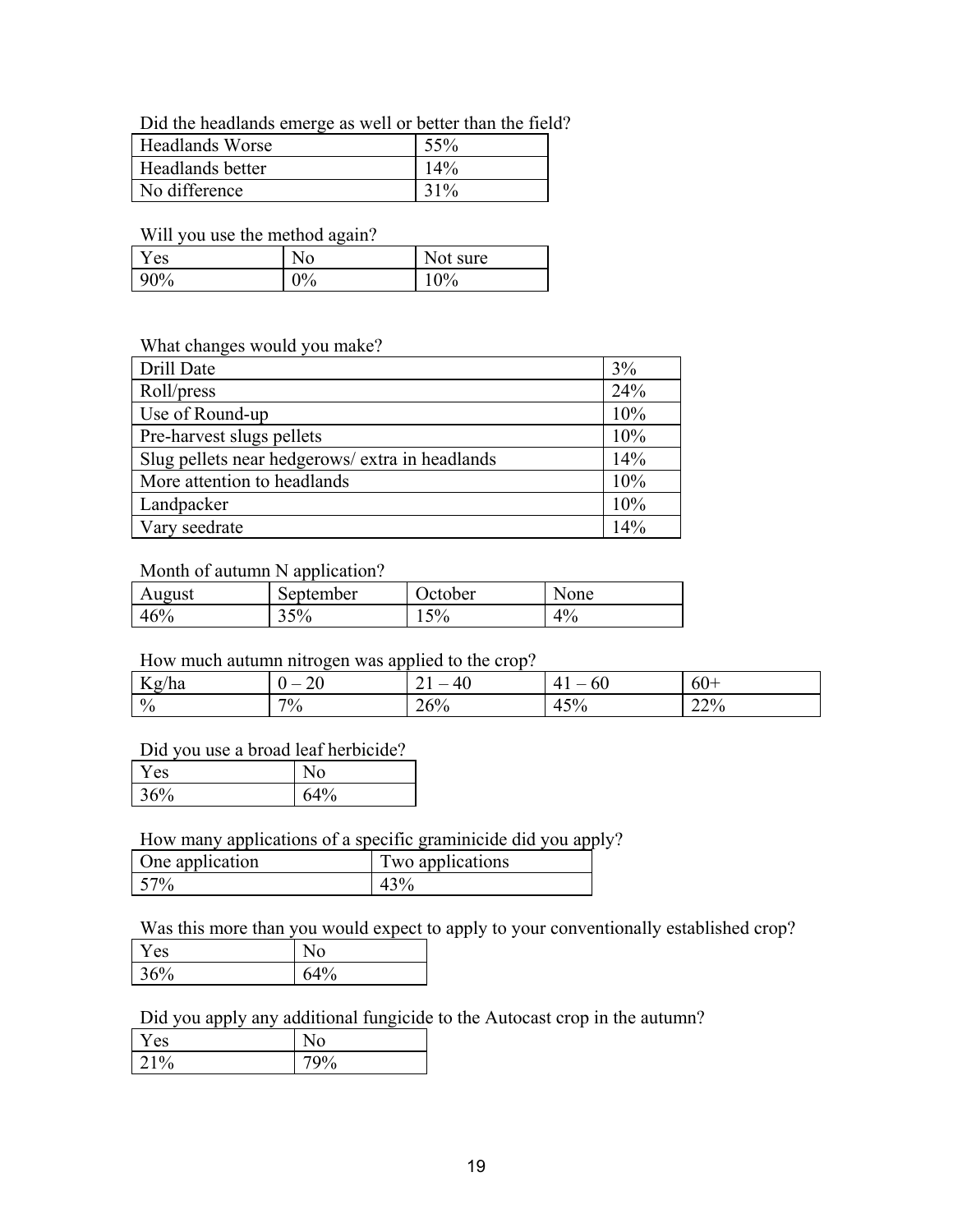If yes, was this; Because it was sown earlier?

| Yes                           | N <sub>0</sub> |  |
|-------------------------------|----------------|--|
| 17%                           | 7%             |  |
| Because you saw downy mildew? |                |  |
| Yes                           | No             |  |
| 14%                           | 3%             |  |
| Because you saw phoma early?  |                |  |
| $V$ ac                        |                |  |

| <b>es</b> |   |
|-----------|---|
| U         | 0 |

Additional comments:

| Understanding of slug populations early is essential.                          | 17% |
|--------------------------------------------------------------------------------|-----|
| Broad leaf weeds have not been a problem, possibly due to straw.               | 3%  |
| The crop vigour has been improved by the Autocast system                       | 10% |
| Land packing is essential                                                      | 3%  |
| The crop can become a total failure if slugs are not appropriately controlled. | 17% |
| PGR may be required.                                                           | 7%  |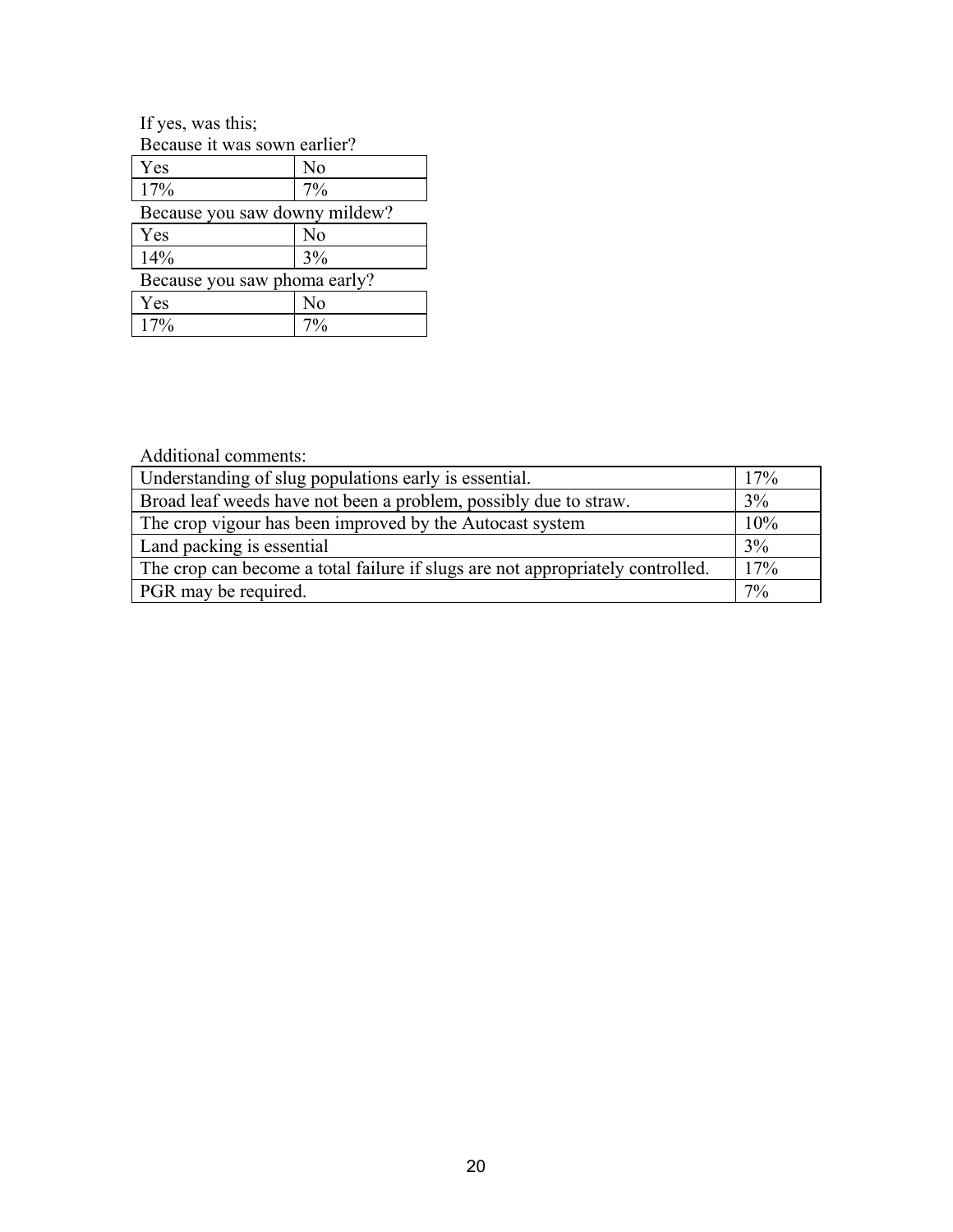# **Autocast Questionnaire Results – 2000**

# **General details**

- From the 84 autocast surveys issued 42 replies were received i.e. a 50% response rate.
- The total area of OSR grown by farmers who responded was slightly in excess of 4000 ha (c.f. 3500 ha previous year). Of this area 83% was Autocast (c.f. 80% last year).
- 95% of growers were producing on medium to heavy land.
- 40% of those autocasting thought that soil type was important.

Previous cropping

| Wheat            |       |
|------------------|-------|
| Wheat and Barley | $7\%$ |
| Other            | 10/   |

Previous cropping herbicide usage

| Diflufenican (DFF)           | 38% |
|------------------------------|-----|
| Sulphonyl Ureas (and Dagger) | 55% |
| Pre harvest glyphosate       | 31% |

• The average previous winter wheat crop yield was  $9.8t/ha \pm 0.19t/ha$ 

### **Autocasting the crop**

- Only 5% of growers baled any of the straw pre autocasting.
- Most were happy with straw and chaff distribution post combine, with only 14% and 10% dissatisfied with straw and chaff distribution respectively.
- 80% of growers increased the height of their combine bed when cutting.
- 90% of growers carried no additional cultivation specific to autocasting.

Sowing dates

|           | 2000 | 1999 |
|-----------|------|------|
| Aug wk 1  | 17%  | 7%   |
| Aug wk 2  | 20%  | 35%  |
| Aug wk 3  | 29%  | 31%  |
| Aug wk 4  | 29%  | 10%  |
| Sept wk 1 | 2%   | 7%   |
| Other     | 3%   | 10%  |

Seed source

| ---------   |      |
|-------------|------|
| Farm saved  |      |
| Purchased   | 41%  |
| Mix of Both | .50/ |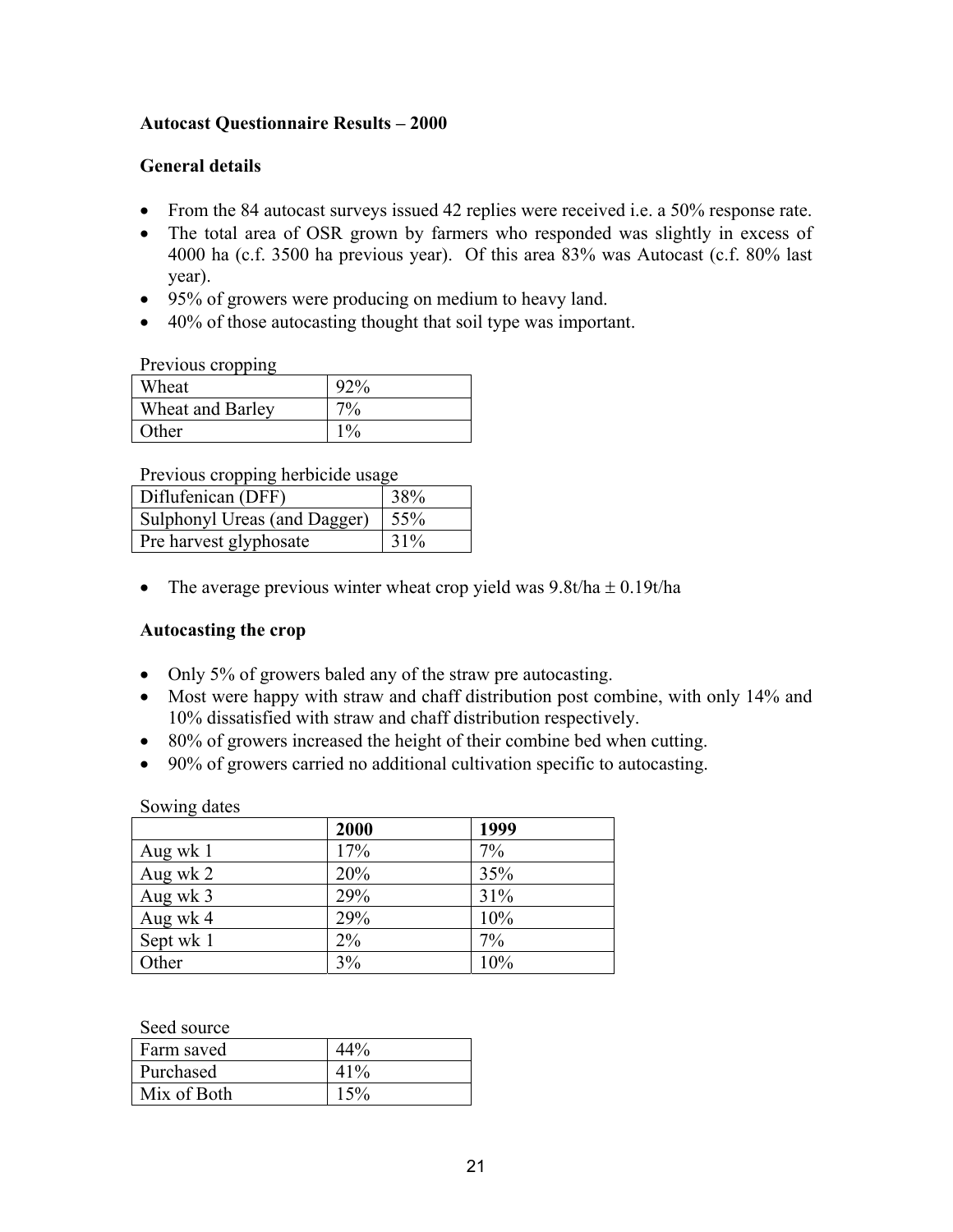- The average seed rate used was  $5.6 \text{ kg/ha} \pm 0.16 \text{ kg/ha}$ .
- $\bullet$  61% of all seed was dressed (c.f. 70% in 1999), of these only 16% indicated an insecticide component to the dressing.
- All growers surveyed included slug pellets in seed when drilling.
- All growers surveyed applied additional slug pellets post drilling to at least part of their area. The average was an additional two applications per crop.

# **Post drilling activity**

- After drilling 98% of farmers either Cambridge rolled or double pressed, generally within 48 hours of sowing.
- Most sites were only rolled once (with only 20% of sites receiving more than one roll).
- The average rainfall between drilling and rolling was  $4.8$ mm  $\pm 1.33$ mm, with 19% of sites receiving >10mm and 59% of sites no rain at all.

Days to first rainfall

| $1000$ and $1000$ and $1000$ |                         |                |                           |
|------------------------------|-------------------------|----------------|---------------------------|
| <u>ьл</u>                    | 1-4<br>ັ                | 14<br>.<br>⊥ ∪ |                           |
| $\sqrt{8\%}$                 | $\sim$ $\sim$<br>$15\%$ | 20.<br>270     | $\sim$ $\sim$<br>$1 \cup$ |

# **Crop emergence**

Days to emergence

|          | 63% |
|----------|-----|
| $8 - 14$ | 34% |
| 14       | 3%  |

Was emergence satisfactory

|        | 2000  | 1999 |
|--------|-------|------|
| Yes    | 86%   | 55%  |
| No     | $2\%$ | 14%  |
| Unsure | $2\%$ | 31%  |

### Were the headlands better or worse than the rest of the field

| <b>Better</b> | 10% |
|---------------|-----|
| Worse         | 70% |
| Same          | 20% |

### Would you use this method again

|                | 2000   | 1999 |
|----------------|--------|------|
| $V_{ES}$       | 97%    | 90%  |
| N <sub>o</sub> | $3\%*$ | -    |
| Unsure         | -      | 10%  |

\* no longer farming.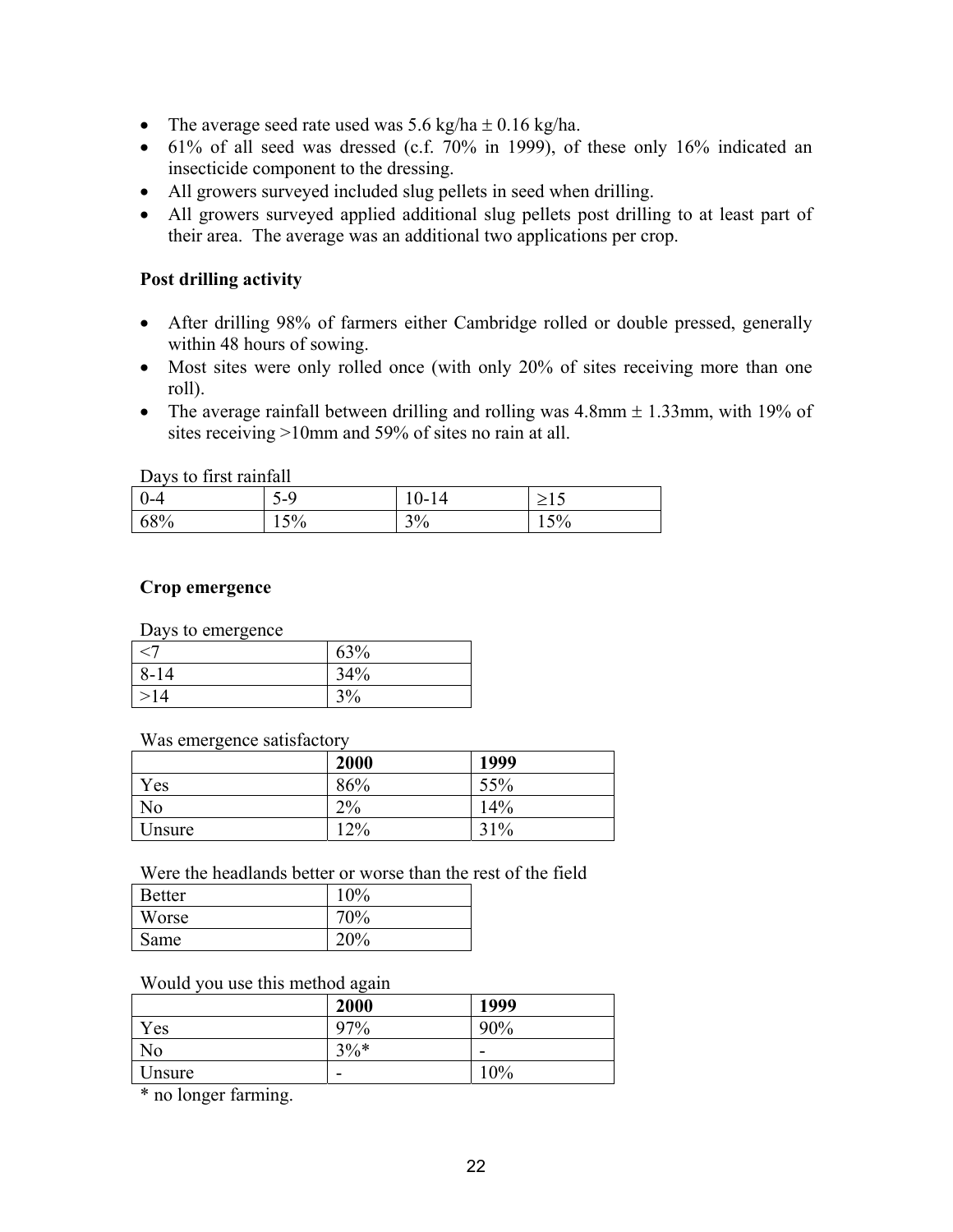# **Crop application details**

The average rate of autumn applied N was 48 kg/ha  $\pm$  3.4 kg/ha, with 56% of sites receiving between 40  $& 60 \text{ kg/ha}$  N (c.f. 45% of sites in 1999).

|         | 2000 | 1999 |  |
|---------|------|------|--|
| Aug     | 50%  | 46%  |  |
| Sept    | 42%  | 35%  |  |
| Oct/Nov | 5%   | 15%  |  |
| None    | 3%   | 4%   |  |

#### Time of N application

### **Weeds and diseases**

- Regarding weed control, graminicides were used on all sites with 56% of sites receiving broad leaf weed sprays to at least part of the area.
- 52% of sites received two or more graminicide sprays.
- 80% of growers thought their herbicide input was no more than they would expect to use on a conventionally established crop.
- Main weed problems cited were general grass weeds, thistles and cleavers.
- Autumn fungicide applications were carried out on 32% of all sites.
- All of the fungicide applications were at least partially credited to appearance of disease symptoms (as opposed to earlier sowing of the crop), in 30% of sites this was attributed to phoma.

### **General comments**

- $\bullet$  36% of growers quoted slugs as their major problem (with 5% indicating pigeons).
- 26% of those surveyed had problems with headland establishment.
- 14% intend to customise or alter their cultivation practices and/or rolling to suit specific situations and to improve establishment.
- 10% felt establishment could be improved via alterations to drilling parameters (e.g. seed rate).
- 5% of growers thought the technique involved excessively high management input.

### **Summary**

The vast majority of autocast OSR followed wheat. Crops were generally sown in mid Aug at an average rate of 5.6 kg/ha and Cambridge rolled once within 48 hours; 86% of growers achieved a satisfactory emergence. The main management inputs involved in establishment were slug and grass-weed control, although most growers felt that their total herbicide usage was in line with that of a conventionally established crop. Approximately 97% of crops received an autumn N application in Aug/Sept with an average crop being dressed with 40-60kg/ha N. A third of all crops had an autumn fungicide application, which was primarily targeted at phoma. Of all growers surveyed in this study 98% stated they were happy with autocasting as a method of establishment.